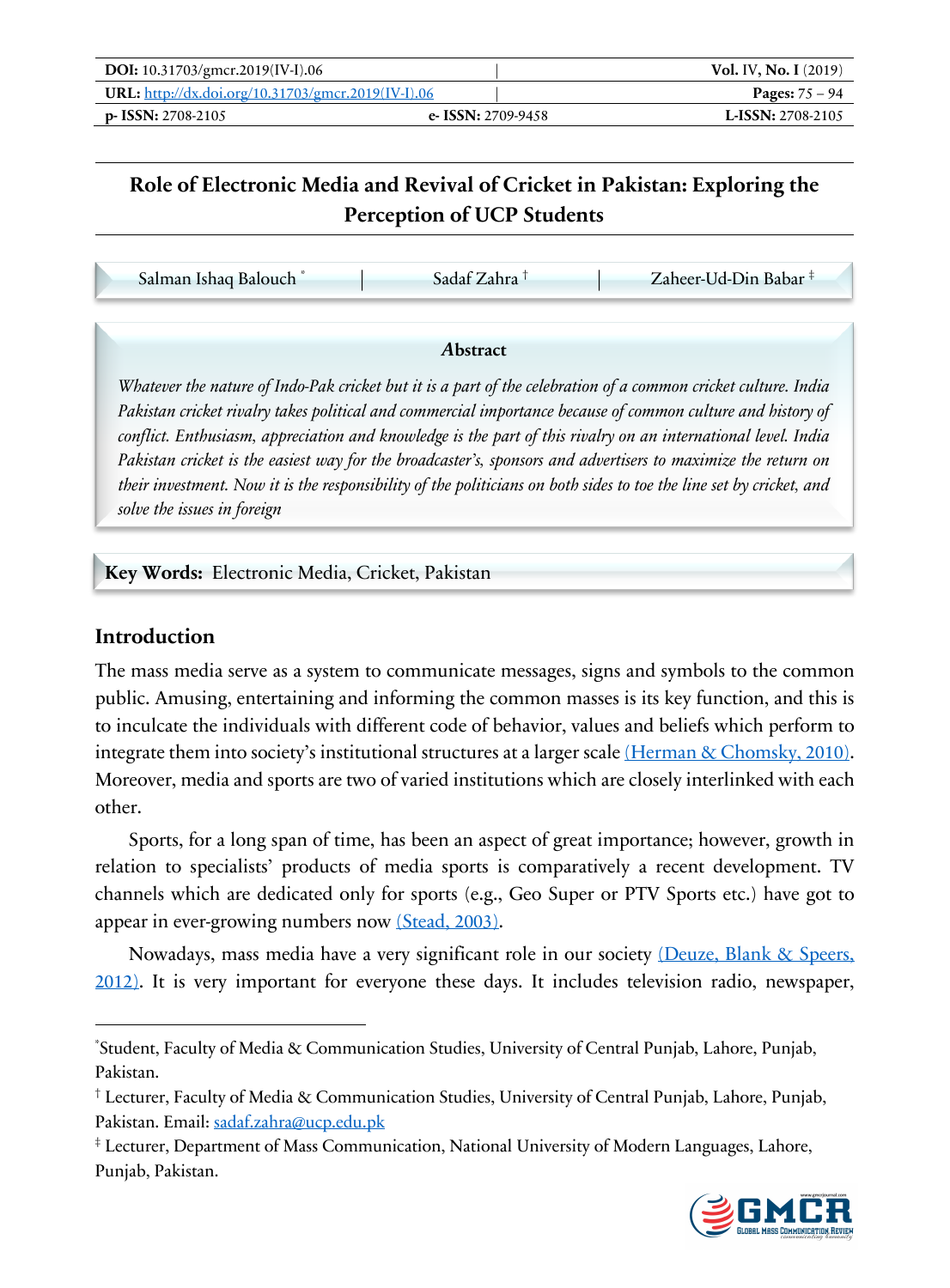magazine, and social media as well. Now media become an important part of our life, and it spreads our message to the large audience (Curtis, 2012). Mass media play a vital role in creating and shaping public opinion. Media plays a major role in society role. Media has become a part of our daily routines; it protects the public interest and plays a role as a watchdog in society (McQuail, 1977). Media create public awareness regarding different issues.

Mass media, including television, newspaper, magazines, getting better and better. They get progress day by day. Electronic and print media play a big role in establishing or revival of different walks of life like sports (Jamieson & Campbell, 2000).

Now, these days electronic and print media gives more and more coverage to the sports events like cricket, football etc. Pakistan electronic media and print media highlight sports events more and more. In this regard, we can talk about cricket that how media gives more coverage to the cricket events  $(Bukhari, 2017)$  as we know that cricket is not only a big game Pakistan but Cricket has become a valuable and cultural game in Pakistan (Ahmad, 2015). However, Hockey is our national game. But the media highlight more crickets. Cricket is just like the religion of the Pakistani public. Cricket generates a big economy. It has more sponsors as compare to other games. Media highlight it more, and the public wants to see only cricket events and all those programmers who are related to the cricket. It can be "Bolen Kia baat ha", "Yeh ha Cricket Pakistan", and other analytical programmers related to the Pakistan cricket.

Due to the terrorist activities and attack on Srilankan team cricket came to an end from Pakistani home grounds. Now media playing a big role in the revival of Pakistani cricket. Media do the programs related to the cricket and how can PCB revive Cricket in Pakistan (Ahmad, 2017). They give more coverage to news of cricket. PSL final in Lahore, world eleven tours, Zimbabwe tour of Pakistan and Pakistan vs Srilanka series are big examples of it. Media play up all the news related to the PSL final and other cricket events.

On the other hand, the public is crazy about cricket, and they want to see cricket back at their homes. They want to see their heroes in front of them. In this study, we will evaluate the role of media for the revival of cricket and other sports events in Pakistan.

#### **Background**

In international cricket, we cannot ignore the glory of Pakistan cricket. In the history of the Cricket Pakistan gives big fast bowlers like Waseem Akram, Waqar Younas and the Batsman like Javed Miandad, great Zaheer Ahmad as well. And who can forget the famous six of Javed Miandad against India at Sharjah ("Six and Done", n.d.). Pakistan won the 92-world cup in 1992. Nobody can ignore the role of Pakistan in international cricket. But after 2001, Pakistan faces terrorist activities. Due to Karachi Bomb blast in 2002 New Zealand team went back to their country. And in 2009 terrorist attack on Srilanka badly damage Pakistani cricket. Due to the incident of terrorism, Pakistani home grounds gets empty. International teams denied playing in Pakistan. But now the situation is getting better and better of law-and-order situation. PSL final, world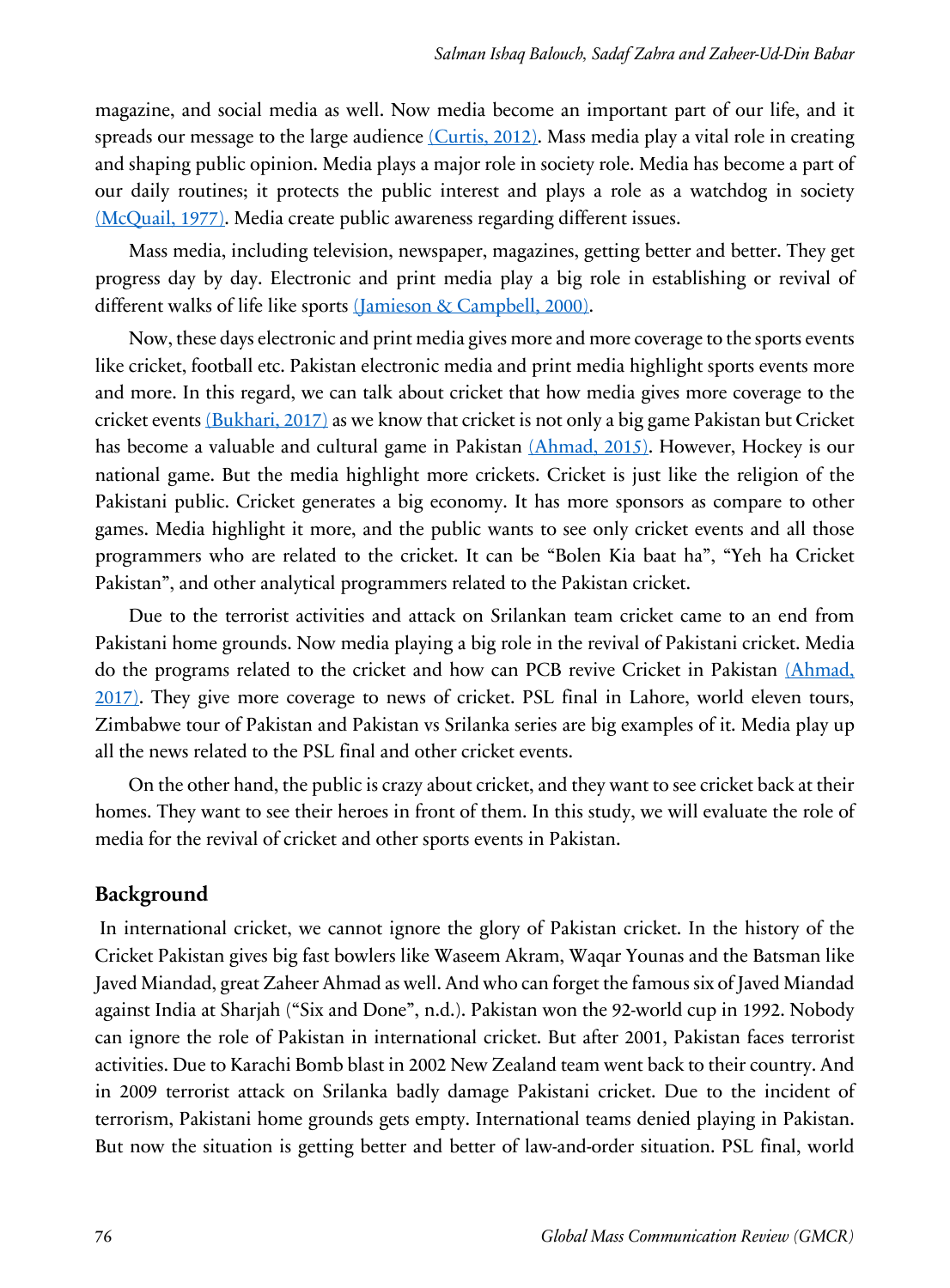eleven tours and t20 match is a big example of it. Media also play a big role in the revival of International Cricket in Pakistan. Media gives it more and more coverage to cricket affairs.

### **Rationale of the Study**

As Pakistan was facing tough challenges in a sports context, which may include economic or political instabilities due to increased rate of terrorist attacks in Pakistan, and also some other factors may incorporate other than terrorism including foreign policies etc. (Shahid, 2015) however, their consequences have also been observed in cricket, as these elements also badly effected Cricket in Pakistan.

But with the reverse situation, the revival of Cricket in Pakistan media both electronic and print is giving immense coverage to cricket here. Hence media is forefront to support and also to revive Cricket in Pakistan (James, 2014). In such condition's role of mass media, both electronic and the print becomes worth considering, as media can highlight and downplay any issue.

The role of mass media in the revival of cricket in Pakistan is considerable and is imperative for the society as well. Hence, the rationale behind the selection of this area of research is that cricket is the most popular sports in Pakistan (extensively played and mostly watched) but after the repetitive attacks of Terrorists especially on different international teams, international Cricket in Pakistan has faced a serious downfall. No international Team was ready to visit Pakistan. But the scenario is changing now and teams like West Indies, Zimbabwe and Sri Lanka etc. are willing to visit and play in Pakistan. Therefore, it is very important to explore the role of media in this revival of Cricket in Pakistan.

# **Objectives**

- 1. To explore the role of media in the revival of Cricket in Pakistan.
- 2. To make recommendations about the role of media in this regard.

#### **Research Questions**

- RQ1: What role media is playing in the revival of Cricket in Pakistan?
- RQ2: What role media can play in the revival of Cricket in Pakistan?
- RQ3: What Pakistani youth recommends for media to promote Cricket in Pakistan?

# **Literature Review**

Ahmad (2017) has conducted a study on the revival of international sports in Pakistan. The terrorist attack on Srilanka team was a terrible incident in Pakistan cricket history. As a result, all foreign teams' players denied playing any sports events in Pakistan. This scenario creates bad impacts on Pakistan cricket, Hockey and other games. After all these things, Zimbabwe was the first country who visits Pakistan. This series was successfully arranged. Recently famous footballers visit Pakistan. It was historical moments when famous footballers come in Pakistan.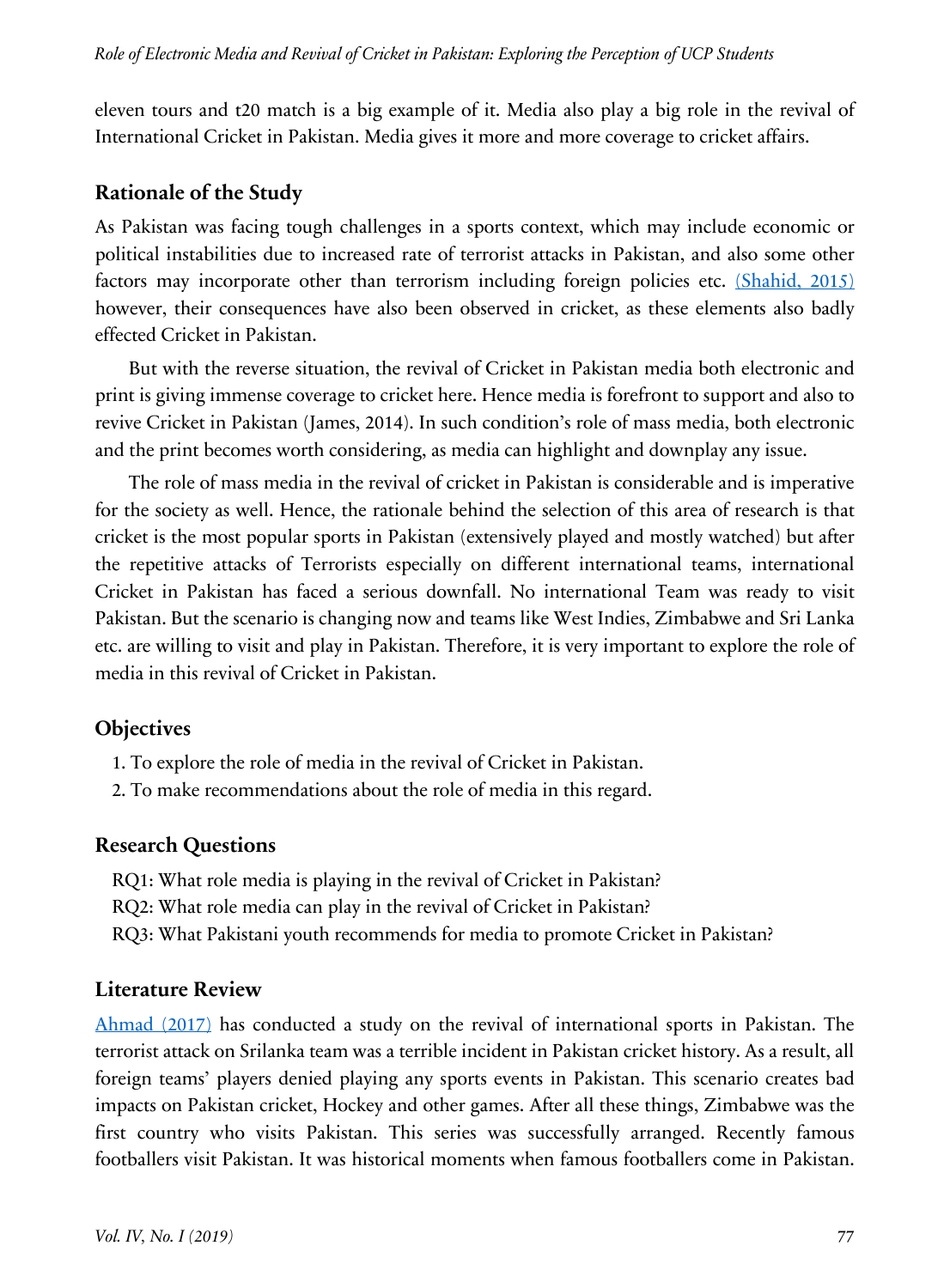Two football matches were arranged. Pakistan armed forces provide the best security as they did in PSL final. The famous wrestlers of WWE also visit Pakistan. They proved that Pakistan is a safe place for sports. PSL final and world eleven tours is a big example regarding revival of cricket and other sports in Pakistan.

Bukhari (2017) had conducted the study on the revival of International Cricket in Pakistan regarding the year of 2017. The year 2017 has been brilliant for Pakistan cricket. Not only cricket infect many games has been returned to Pakistan at home. After the terrorist attack on Srilanka in 2009, Pakistan lost all international events at home, including cricket. Foreign teams were not ready to play in Pakistan. Security problems demolish the sports spirit. Pakistan cricket stadiums were empty. Pakistan all scheduled series was shifted to the UAE. But PSL final in Lahore and arrival of foreign players in Pakistan was a big example of revival cricket in Pakistan. Tour of world eleven in Pakistan was a big effort from ICC and PCB. Recent t20 match between Pakistan and Srilanka proved that Pakistan is a safe place to play cricket. Srilankan team and management were satisfied with the arrangements. The year 2017 has been brilliant in terms of the revival of Cricket in Pakistan. More improvements in security and law and order situation will help in visits of more international teams.

Ahmad (2015) has conducted a study on the revival of cricket in Pakistan. This essay will describe the 2009 and current situation of Pakistan cricket. Srilanka team was attacked in 2009, and Pakistani cricket was exile to the UAE. It was not a surprise for the country like Pakistan, who was suffering from terrorism. In 2002 New Zeeland Team came to the Karachi but due to bomb blast in Karachi and they went back. That was a long journey and uncomfortable road for Pakistan cricket. Now all the things are going in the right direction. It was a long period of isolation. During this period of six years, test playing nations were not ready to play Cricket in Pakistan. Zimbabwe tour of Pakistan was great news for the Pakistani nation. Their excitement was not a surprise when first T20 was kicked off on Friday. The isolation of Pakistani cricket is going to end. Zimbabwe team comes to Pakistan. They said they are satisfied with Pakistan security provided in Lahore. We are hopeful that other teams will visit Pakistan in future.

Shahid (2015), in his study, has explored the role of cricket for the betterment of Pak-India ties. In 2015 Indian Prime Minister Modi invited Pakistan cricket team for the series and showed his best wishes for Pakistani team in World Cup. The study also reveals the MOU signed after the establishment of Big Three governance system in the ICC and decided to play six cricket series against each other from 2015 to 2022, which was considered a revival of the bilateral relationship in the UAE.

James (2014) has conducted the study on specialized Cricket in England and Wales concerning its period of transformation since 15-20 years' time period. The purpose of the research is to recognize the role that media has played within this selected period of time in which change occurred, regarding professional cricket players. To explore the influence of television on cricket economics, domination and culture as well, regarding professional players in England and Wales. Professional Cricket has changed on an international level and domestic level. It has an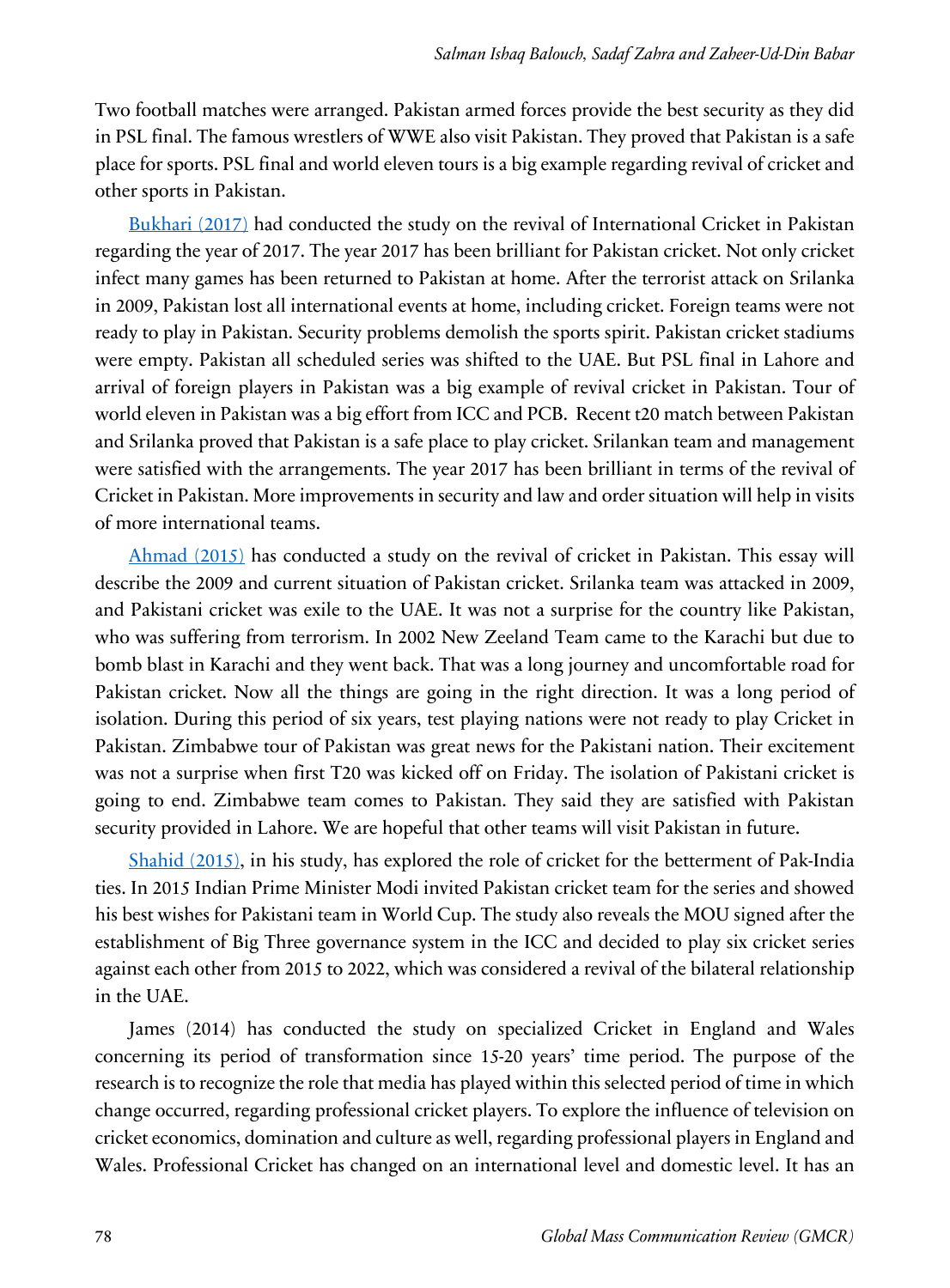important journey of change within the last 15 years. Globalisation philosophy and media works define important signposts that have strengthened such variation and transformation, and also clarify that, why the connection between cricket and television is of such central significance today. Globalization concept distinguishes as the main point to considerate of the changes in current sports, outlines the examination of suitable cricket and media data.

Bandyopadhyay has conducted the study on Indo-Pak cricket relationships and revival of cricket between these two countries. He discusses India tour of Pakistan in 2004. He further clarifies the importance of cricket between these two countries regarding economically and politically important. Indian cricket team tour of Pakistan in 2004 induced an excess response in the life of the Indian public. Cricket between these two countries has an economically, politically and emotionally importance. This essay seeks to explain and understanding and analyzing such depictions of the tour as apparent in popular media concerning national political discussions, tactful relations and cricketing rivalry.

Whatever the nature of Indo-Pak cricket but it is a part of the carnival of a widely played cricket. India Pakistan cricket rivalry takes partisan and marketable prominence because of daily life culture and history of conflict. Enthusiasm, appreciation and knowledge is the part of this rivalry on an international level. India Pakistan cricket is the easiest way for the broadcaster's, sponsors and advertisers to boost their profit on their capital/investment. Now it is the responsibility of the politicians on both sides to toe the line set by cricket, and solve the issues in foreign relations.

The anonymous has conducted the study on the revival of Pakistan cricket and its victory. The editorial considered the Emerging victorious of the Pakistani cricket team in 5-0 ODI series, held at UAE, which evidenced the revival of international cricket in Pakistan, after a long period of eight years. It is recommended that it was not the appropriate situation for a cricket match and required more efforts in encouraging first rank teams like South Africa, Australia and England to revive full-fledged tours in Pakistan. Consequently, many matches are being scheduled at the national level, Like West Indies cricket team is set to visit Pakistan for three T20 matches, and Asia Cup for up-and-coming players will be held in Pakistan.

#### **Theoretical Framework**

The theoretical framework is actually a collection of interconnected concepts exactly like theory. It not only guides our research but tells us which things we will measure, and which kind of statistical relationship we will look. It is actually a structure that can support the theory of a research study.

This research is intended to explore Media Role in Revival of Cricket in Pakistan as Media plays a big role in the revival of Cricket in Pakistan. Furthermore, Media set the agenda regarding revival of Cricket in Pakistan. So, the theory agenda setting is related to the topic.

Every media set the agenda of any particular issue or thing. Media shows the coverage of any particular issue again and again, and then it became the agenda for the public and or audience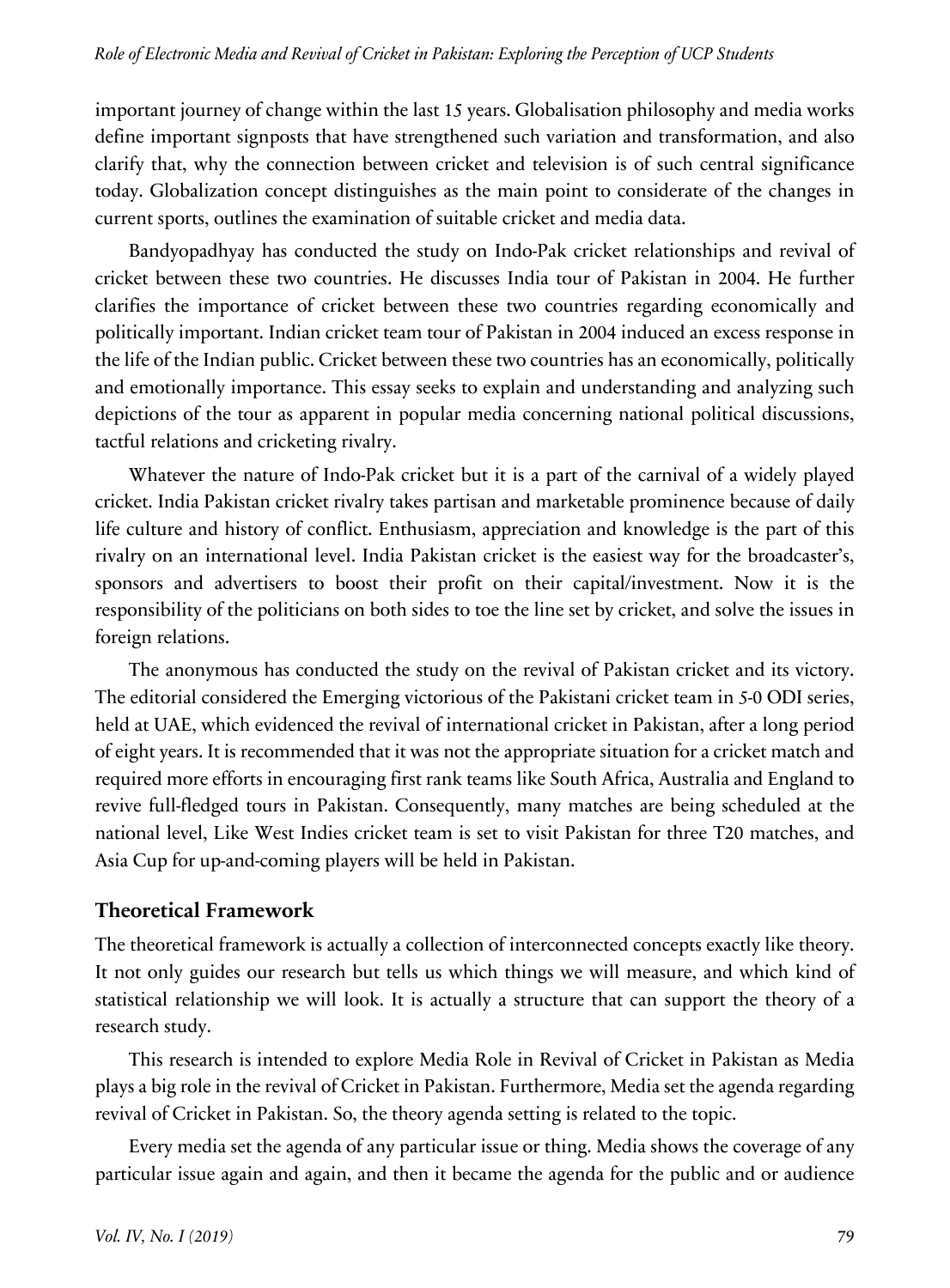(McCombs & Shaw, 2013). Media gather the issues from anywhere and put those issues in front of us and said let talk about this (Weaver, 2007).

Agenda-setting theory explains that media don't inform people about "what to think, but tells what to think about" (Brown & Deegan, 1998). The thing is that if media want to set the agenda about any issue than media will give more importance and coverage to that particular issue (Pant, 2001). For example, revival of Cricket in Pakistan. Cohen (2015) argued that it is not possible for media to always be successful in informing people about what to think, but they are stunningly successful in informing what to think about. Similarly, Lippmann (1922) endorsed media has the power to present the image to the public. He said media is responsible for those issues and stories which are in our mind. He said our opinion is made by the media. Furthermore, Engel and Lang (1983) have done a study on the relationship between the press and public opinion during the Watergate crisis. They said the agenda is not set infect Agenda is built.

Agenda setting endorses the powerful effect of media and its ability to tell us what issues are important. For example, media gives more coverage to cricket affairs to the public. They highlight cricket issues more and more in front of the public. For example, news about PSL final in Lahore. Analytical programs about Cricket on Geo news and other channels. Media channels get highest TRP when they give coverage to the cricket programs.

For example, in every bulletin and headline, they will play up the news about cricket and set the agenda for the public, and they will say let talk about this. Media gives more coverage to cricket and do the programs on the revival of cricket in Pakistan and set the agenda about the revival of cricket. For example, "Bolen Kia baat ha", Yeh ha Cricket Pakistan" pre and post-talk shows on every cricket match.

#### **Methodology**

#### **Population**

The population of this research study includes all the students enrolled in the Faculty of Media and Communication Studies, UCP.

#### **Sampling Technique**

Convenience was used to draw the sample from a population, i.e. Students who were conveniently available to me were selected and were surveyed regardless of their study program, i.e. BS, M.Sc., MS and PhD.

#### **Sample Size**

Sample of 50 was drawn from the selected population.

#### **Data Collection Method**

The survey was designed to collect the required data from the respondents. The questionnaire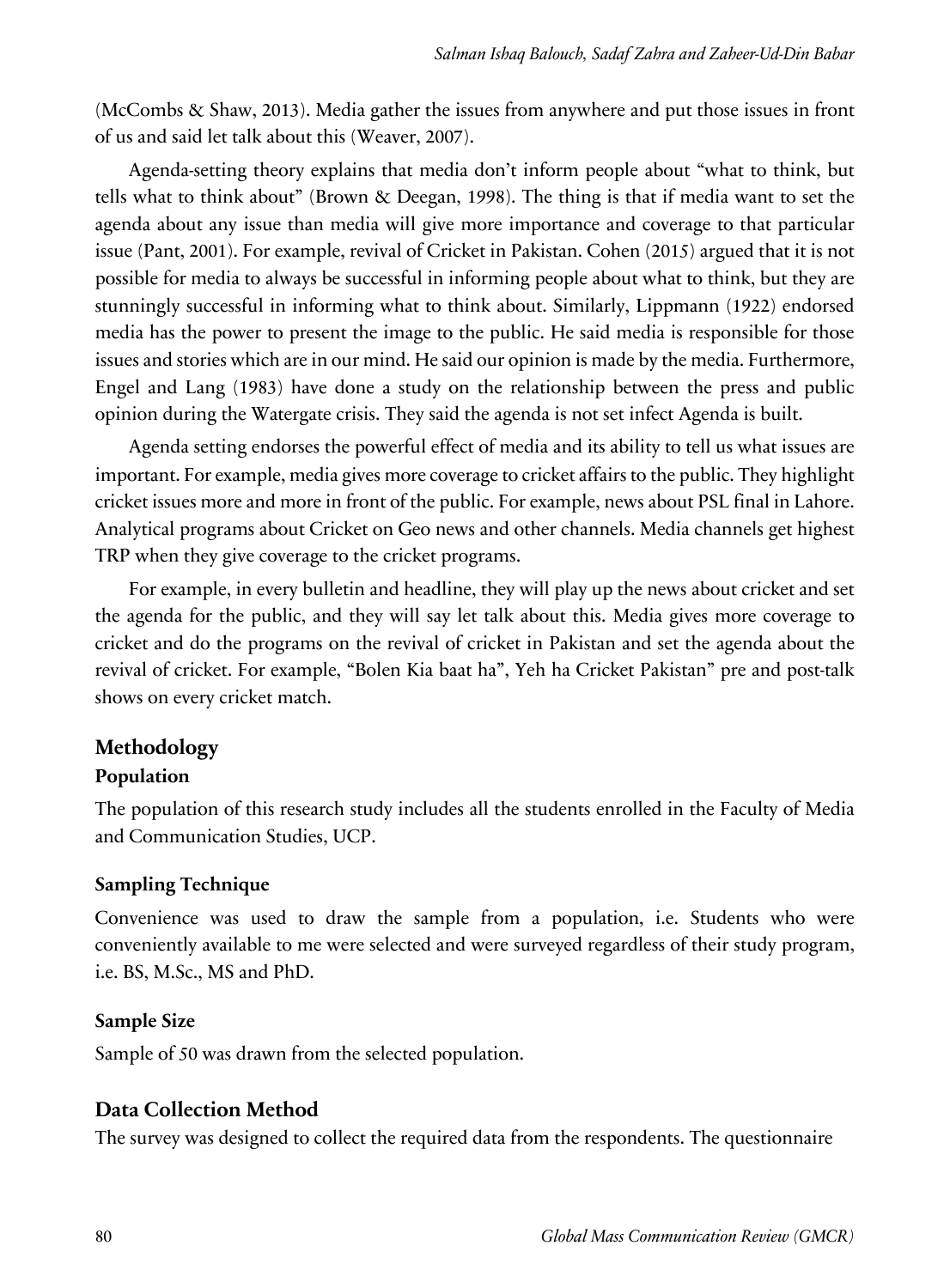included questions about their opinion regarding the role of media (a role it is playing and role media should play) in the revival of Cricket in Pakistan.

| My Gender is |        |           |         |                      |                           |  |
|--------------|--------|-----------|---------|----------------------|---------------------------|--|
|              |        | Frequency | Percent | <b>Valid Percent</b> | <b>Cumulative Percent</b> |  |
|              | Male   | 36        | 72.0    | 72.0                 | 72.0                      |  |
| Valid        | Female | 14        | 28.0    | 28.0                 | 100.0                     |  |
|              | Total  | 50        | 100.0   | 100.0                |                           |  |

### **Data Analysis & Interpretation**

**Table 1.** Gender Frequency

Above table 1 provides the frequency and percentages of the respondents on the basis of their Gender. For instance, male respondents are 36 (72%), while females are 14 (28%).

|       |       | Frequency | Percent | <b>Valid Percent</b> | <b>Cumulative Percent</b> |
|-------|-------|-----------|---------|----------------------|---------------------------|
|       | 18    | 8         | 16.0    | 16.0                 | 16.0                      |
|       | 19    | 13        | 26.0    | 26.0                 | 42.0                      |
|       | 20    | 16        | 32.0    | 32.0                 | 74.0                      |
|       | 21    | 6         | 12.0    | 12.0                 | 86.0                      |
| Valid | 22    | 5         | 10.0    | 10.0                 | 96.0                      |
|       | 23    |           | 2.0     | 2.0                  | 98.0                      |
|       | 24    | 1         | 2.0     | 2.0                  | 100.0                     |
|       | Total | 50        | 100.0   | 100.0                |                           |

**Table 2.** My age group is

Above table 2 shows the division of respondents on the basis of their age. For example, it shows that Respondents of the option "18" are 8 (16%), Respondents of the option age "19" are 13 (26%). Respondents of the option age "20" are 16 (32%). Respondents of the option age "21" are 6 (12%).

|  |  |  |  | Table 3. My Level of Education is |  |
|--|--|--|--|-----------------------------------|--|
|--|--|--|--|-----------------------------------|--|

|       |        | Frequency | Percent |       | Valid Percent Cumulative Percent |
|-------|--------|-----------|---------|-------|----------------------------------|
| Valid | B.Sc   | 26        | 52.0    | 52.0  | 52.0                             |
|       | Honors | 21        | 42.0    | 42.0  | 94.0                             |
|       | M.Sc   |           | 6.0     | 6.0   | 100.0                            |
|       | Total  | 50        | 100.0   | 100.0 |                                  |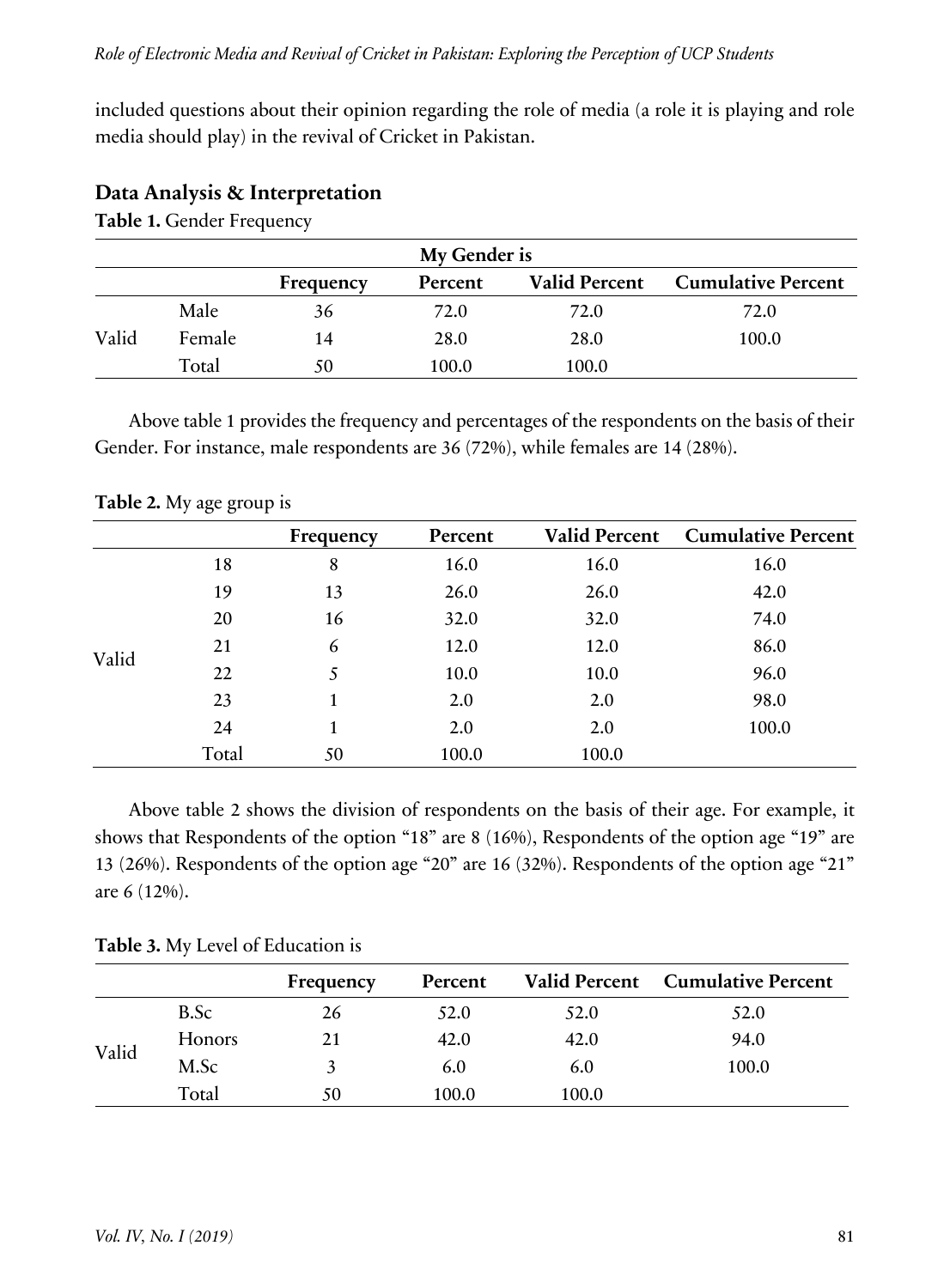Above table 3 shows the division of respondents on the basis of their education. For example, Respondents of the option "B.Sc" are 26 (52%), while respondents of the option "Honors" are 21 (42%). Lastly, respondents of the option "M.Sc" are 3 (6%).

|       |                          | Frequency |       |       | Percent Valid Percent Cumulative Percent |
|-------|--------------------------|-----------|-------|-------|------------------------------------------|
|       | <b>Strongly Disagree</b> |           | 2.0   | 2.0   | 2.0                                      |
|       | Disagree                 | 3         | 6.0   | 6.0   | 8.0                                      |
| Valid | Neutral                  |           | 10.0  | 10.0  | 18.0                                     |
|       | Agree                    | 15        | 30.0  | 30.0  | 48.0                                     |
|       | <b>Strongly Agree</b>    | 26        | 52.0  | 52.0  | 100.0                                    |
|       | Total                    | 50        | 100.0 | 100.0 |                                          |

**Table 4.** I Like Cricket

Above table 4 shows the frequencies and percentages of the respondents for their likeness of cricket. Respondents of the option "Strongly Agree" are 26 (52%). While respondents of the option "Strongly Disagree" are 1 (20%).

**Table 5.** Cricket is my Passion

|       |                          | Frequency | Percent |       | Valid Percent Cumulative Percent |
|-------|--------------------------|-----------|---------|-------|----------------------------------|
| Valid | <b>Strongly Disagree</b> | 6         | 12.0    | 12.0  | 12.0                             |
|       | Disagree                 | 9         | 18.0    | 18.0  | 30.0                             |
|       | Neutral                  | 12        | 24.0    | 24.0  | 54.0                             |
|       | Agree                    | 8         | 16.0    | 16.0  | 70.0                             |
|       | <b>Strongly Agree</b>    | 15        | 30.0    | 30.0  | 100.0                            |
|       | Total                    | 50        | 100.0   | 100.0 |                                  |

Above table 5 shows the frequencies and percentages of the respondents for their passion for cricket. Respondents of "Strongly Agree" are 15 (30%). While respondents of the option "Strongly Disagree" are 6(12%).

**Table 6.** Watch every Series of Pakistan Cricket Team

|       |                   | Frequency | Percent |       | Valid Percent Cumulative Percent |
|-------|-------------------|-----------|---------|-------|----------------------------------|
| Valid | strongly disagree |           | 8.0     | 8.0   | 8.0                              |
|       | Disagree          | 11        | 22.0    | 22.0  | 30.0                             |
|       | Neutral           | 11        | 22.0    | 22.0  | 52.0                             |
|       | Agree             | 10        | 20.0    | 20.0  | 72.0                             |
|       | strongly agree    | 14        | 28.0    | 28.0  | 100.0                            |
|       | Total             | 50        | 100.0   | 100.0 |                                  |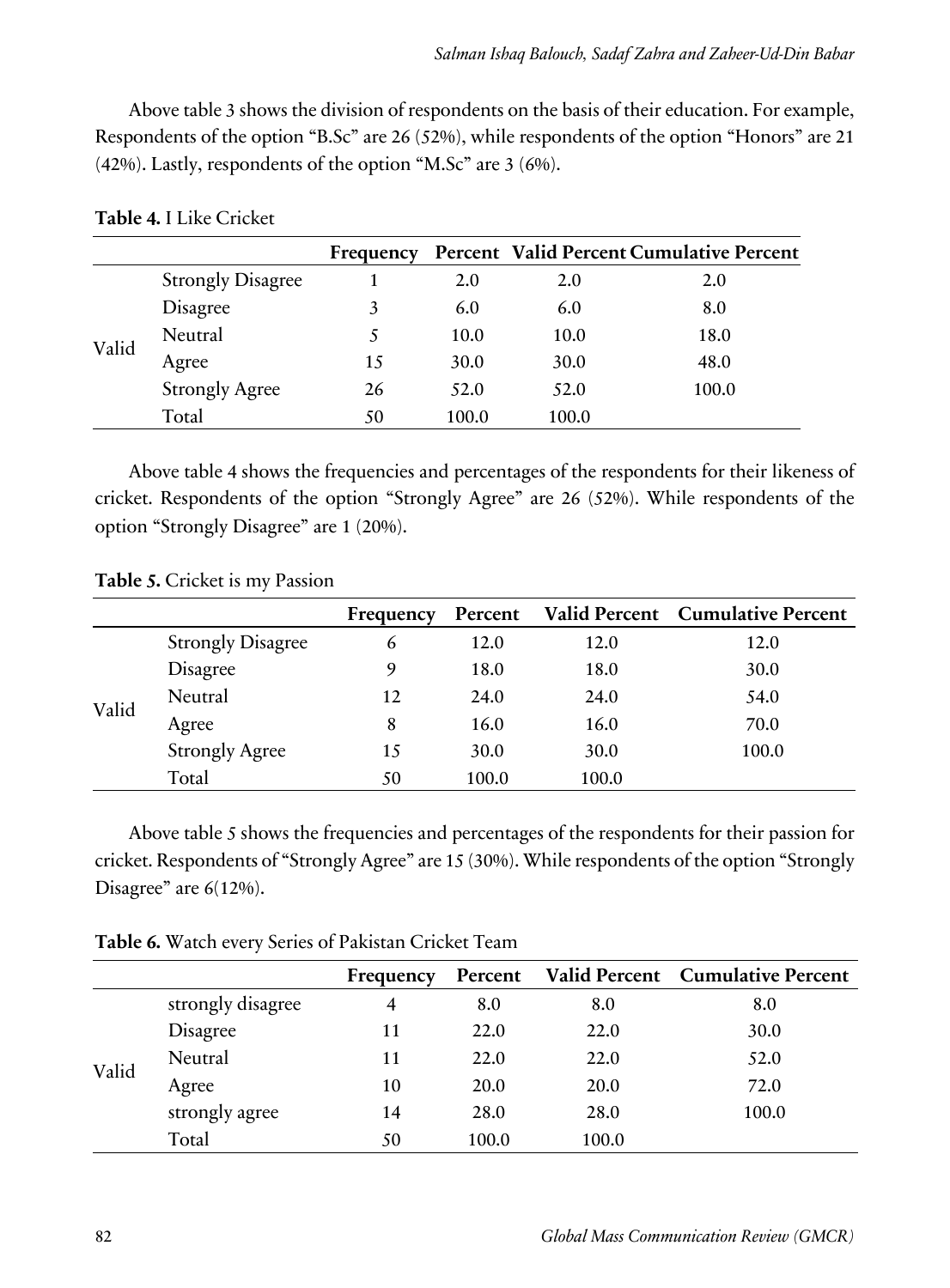Above table 6 shows the frequencies and percentages of the respondents regarding watching every series of Pakistan Cricket Team. Respondents of the option "Strongly Agree" are 14 (28%). While the Respondents of the option "Strongly Disagree" are 4 (8%). Respondents of the option "Disagree" are 11 (22%).

|       |                   | Frequency | Percent |       | Valid Percent Cumulative Percent |
|-------|-------------------|-----------|---------|-------|----------------------------------|
|       | strongly disagree | 5         | 10.0    | 10.0  | 10.0                             |
|       | Disagree          | 7         | 14.0    | 14.0  | 24.0                             |
|       | Neutral           | 12        | 24.0    | 24.0  | 48.0                             |
| Valid | Agree             | 18        | 36.0    | 36.0  | 84.0                             |
|       | strongly agree    | 8         | 16.0    | 16.0  | 100.0                            |
|       | Total             | 50        | 100.0   | 100.0 |                                  |

**Table 7.** I Watch Cricket Matches Only Sometimes

Above table 7 shows the frequencies and percentages of respondents regarding watching cricket only sometimes. Respondents of the option "Agree" are 18 (36%). While answers for the option "Strongly Disagree" are 5 (10%).

**Table 8.** I Watch only Indo-Pak Cricket

|       |                   | Frequency | Percent |       | Valid Percent Cumulative Percent |
|-------|-------------------|-----------|---------|-------|----------------------------------|
| Valid | strongly disagree | 6         | 12.0    | 12.0  | 12.0                             |
|       | Disagree          | 10        | 20.0    | 20.0  | 32.0                             |
|       | Neutral           | 6         | 12.0    | 12.0  | 44.0                             |
|       | Agree             | 13        | 26.0    | 26.0  | 70.0                             |
|       | strongly agree    | 15        | 30.0    | 30.0  | 100.0                            |
|       | Total             | 50        | 100.0   | 100.0 |                                  |

Above table 8 shows the division of respondents regarding Indo-Pak cricket. Respondents of the option "Strongly Agree" are 15(36%). While "Strongly Disagree" are 6(12%). Respondents of the option "Disagree" are 10 (20%).

**Table 9.** Pakistan has a Great Position in International Cricket

|       |                   | Frequency | Percent |       | Valid Percent Cumulative Percent |
|-------|-------------------|-----------|---------|-------|----------------------------------|
| Valid | strongly disagree |           | 2.0     | 2.0   | 2.0                              |
|       | Disagree          |           | 14.0    | 14.0  | 16.0                             |
|       | Neutral           | 18        | 36.0    | 36.0  | 52.0                             |
|       | Agree             | 15        | 30.0    | 30.0  | 82.0                             |
|       | strongly agree    | 9         | 18.0    | 18.0  | 100.0                            |
|       | Total             | 50        | 100.0   | 100.0 |                                  |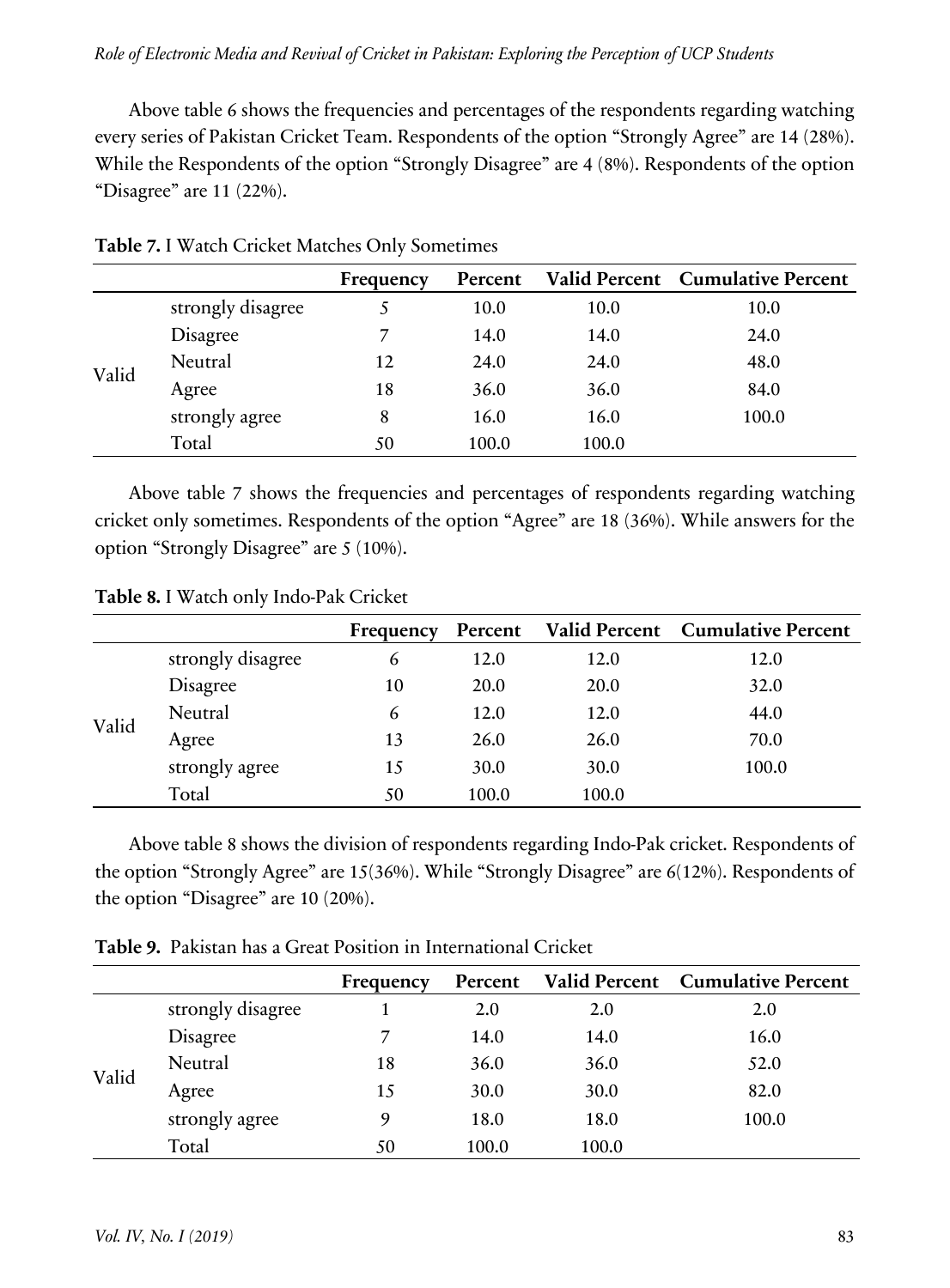Above table 9 shows the frequencies and percentages of the respondents regarding Pakistan position in international cricket. Respondents of the option "Neutral" are 18(36%). Respondents of the option "Strongly Disagree' are 1(2%). Respondents of the option "Agree" are 15 (30%).

|       |                | Frequency | Percent |       | <b>Valid Percent Cumulative Percent</b> |
|-------|----------------|-----------|---------|-------|-----------------------------------------|
|       | disagree       |           | 2.0     | 2.0   | 2.0                                     |
|       | neutral        |           | 10.0    | 10.0  | 12.0                                    |
| Valid | agree          | 13        | 26.0    | 26.0  | 38.0                                    |
|       | strongly agree | 31        | 62.0    | 62.0  | 100.0                                   |
|       | Total          | 50        | 100.0   | 100.0 |                                         |

**Table 10.** Terrorist Activities Badly Damage Pakistan Cricket

Above table 10 shows the frequencies and percentages of the respondents regarding terrorist activities, which badly damage Pakistan Cricket. Respondents of the option "Strongly Agree" are 31(62%). Respondents of the option "Strongly Disagree" are 1(2%).

|       |                | Frequency | Percent |       | Valid Percent Cumulative Percent |
|-------|----------------|-----------|---------|-------|----------------------------------|
|       | disagree       |           | 6.0     | 6.0   | 6.0                              |
|       | neutral        | 11        | 22.0    | 22.0  | 28.0                             |
| Valid | agree          | 21        | 42.0    | 42.0  | 70.0                             |
|       | strongly agree | 15        | 30.0    | 30.0  | 100.0                            |
|       | Total          | 50        | 100.0   | 100.0 |                                  |

**Table 11.** Karachi Bomb Blast in 2002 during Newzeland Tour Badly Hurt Pakistan Cricket

Above table 11 shows the frequencies and percentages of the respondents regarding the Karachi bomb blast hurting Pakistan cricket. Respondents of the option "Agree" are 21 (42%). Respondents of the option "Strongly Disagree" are 3 (6%).

**Table 12.** India's Tour of Pakistan in 2004 was a good Move for the Revival of Pakistan Cricket

| <b>Cumulative Percent</b> |
|---------------------------|
|                           |
| 4.0                       |
| 20.0                      |
| 90.0                      |
| 100.0                     |
|                           |
|                           |

Above table 12 shows the division of respondents regarding India's Tour of Pakistan in 2004, either it helps Pakistan for the revival of cricket or not? Respondents "Agree" are 35 (70%). Respondents of the option" Strongly Disagree" are 2 (4%).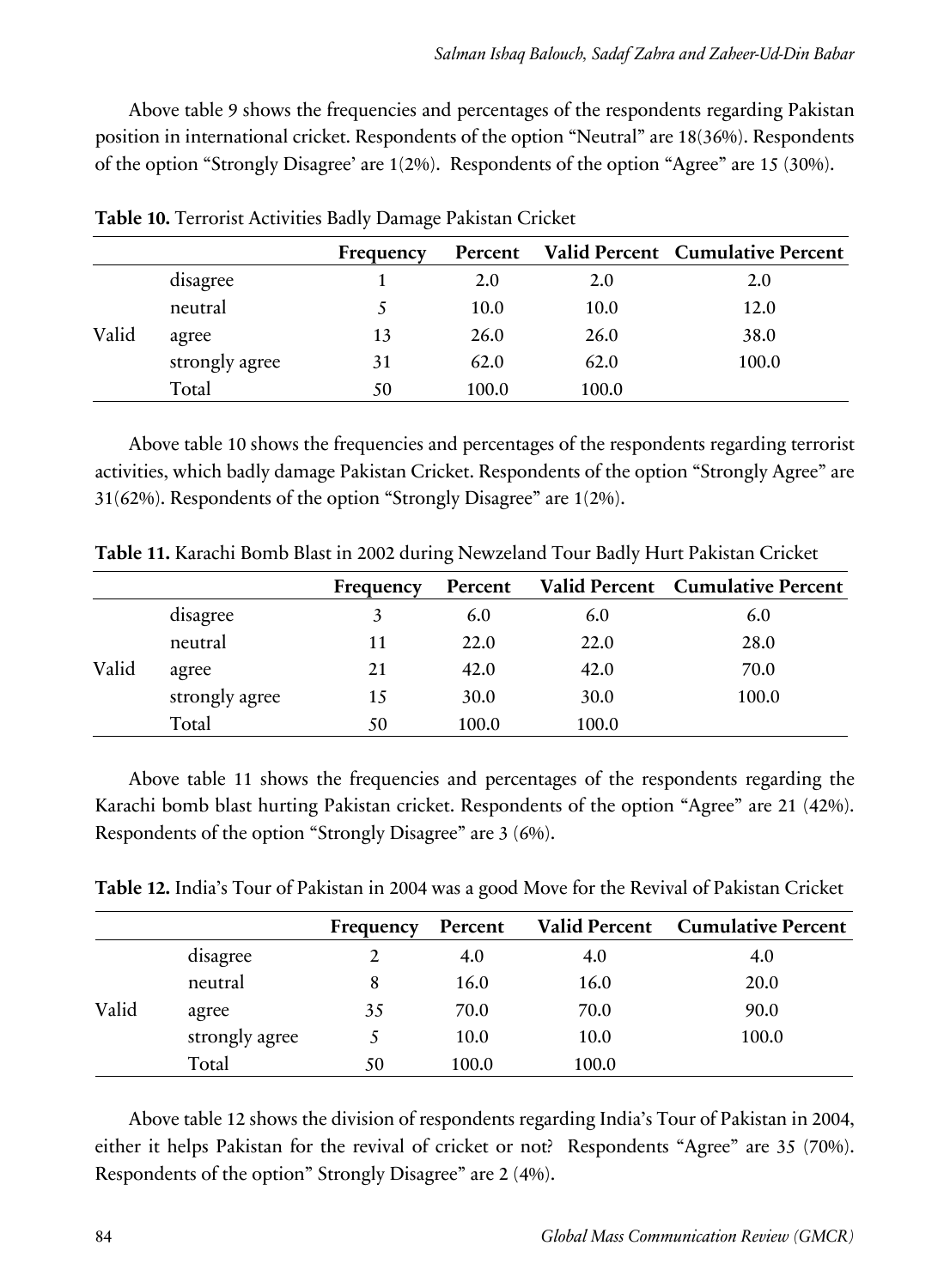|       |                | Frequency | Percent |       | <b>Valid Percent</b> Cumulative Percent |
|-------|----------------|-----------|---------|-------|-----------------------------------------|
|       | disagree       |           | 2.0     | 2.0   | 2.0                                     |
|       | neutral        | 4         | 8.0     | 8.0   | 10.0                                    |
| Valid | agree          | 11        | 22.0    | 22.0  | 32.0                                    |
|       | strongly agree | 34        | 68.0    | 68.0  | 100.0                                   |
|       | Total          | 50        | 100.0   | 100.0 |                                         |

**Table 13.** Terrorist Attack on Srilankan Team in 2009 was Terrible for Pakistan Cricket

Above table 13 shows the frequencies and percentages of the respondents regarding the terrorist attack on the Srilankan team in 2009, which badly hurt Pakistan Cricket. Respondents of the option "Strongly Agree" are 34 (68%). While Respondents of the option "Strongly Disagree" are 1 (2%).

**Frequency Percent Valid Percent Cumulative Percent** Valid strongly disagree 1 2.0 2.0 2.0 disagree 1 2.0 2.0 4.0 neutral 9 18.0 18.0 22.0 agree 23 46.0 46.0 68.0 strongly agree 16 32.0 32.0 100.0 Total 50 100.0 100.0

**Table 14.** Pakistan Media Play a Vital Role in the Revival of Cricket in Pakistan

Above table 14 shows the frequencies and percentages of the respondents regarding media role in the revival of cricket in Pakistan. Respondents of the option "Agree" are 23 (46%). While Respondents of the option "Strongly Disagree" are 1 (2%).

**Table 15.** Electronics and Print Media Run a good Campaign for the Revival of Cricket in Pakistan:

|       |                   | Frequency | Percent | <b>Valid Percent</b> | <b>Cumulative Percent</b> |
|-------|-------------------|-----------|---------|----------------------|---------------------------|
|       | strongly disagree |           | 2.0     | 2.0                  | 2.0                       |
|       | Disagree          |           | 2.0     | 2.0                  | 4.0                       |
|       | Neutral           | 10        | 20.0    | <b>20.0</b>          | 24.0                      |
| Valid | Agree             | 22        | 44.0    | 44.0                 | 68.0                      |
|       | strongly agree    | 16        | 32.0    | 32.0                 | 100.0                     |
|       | Total             | 50        | 100.0   | 100.0                |                           |

Above table 15 shows the frequencies and percentages of the respondents regarding electronic and print media run a campaign for the revival of cricket in Pakistan. Respondents of the option "Agree" are 22 (44%). While "Strongly Disagree" are 1 (2%).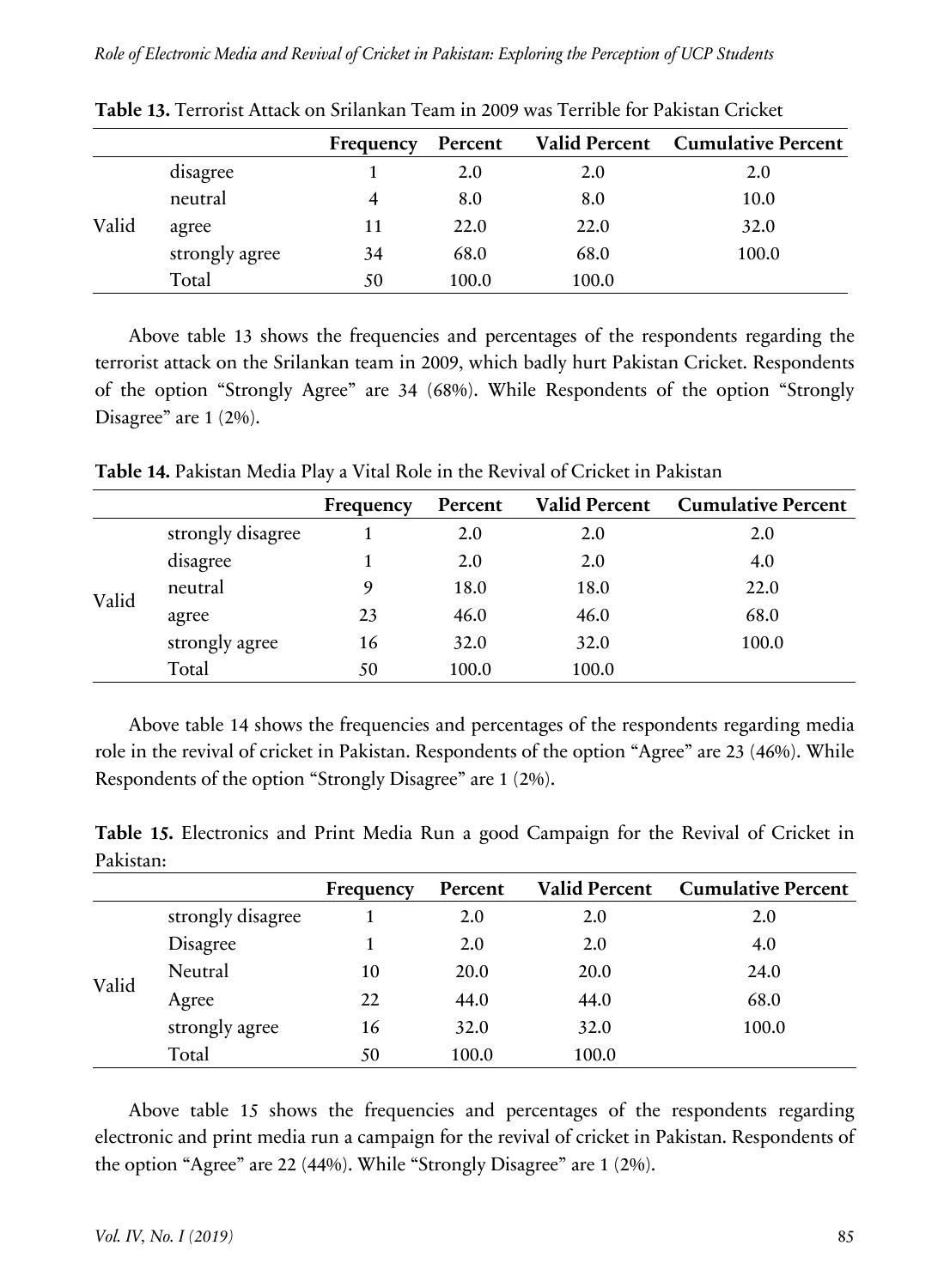|       |                | Frequency | Percent |       | Valid Percent Cumulative Percent |
|-------|----------------|-----------|---------|-------|----------------------------------|
|       | neutral        |           | 12.0    | 12.0  | 12.0                             |
|       | agree          | 18        | 36.0    | 36.0  | 48.0                             |
| Valid | strongly agree | 26        | 52.0    | 52.0  | 100.0                            |
|       | Total          | 50        | 100.0   | 100.0 |                                  |

**Table 16.** Media Should Play a more Active Role for Revival and Agree on Foreign Teams

Above table 16 shows the frequencies and percentages of the respondents regarding media should play a role in the revival and agree on foreign teams. Respondents of the option "Strongly Agree" are 26 (52%). While Respondents of the option "Neutral" are 6 (12%).

**Table 17.** Foreign Teams like West Indies, Sri lanka, Zimbabwe Play a Good Role for Revival Cricket in Pakistan

|       |                   | Frequency | Percent | <b>Valid Percent</b> | <b>Cumulative Percent</b> |
|-------|-------------------|-----------|---------|----------------------|---------------------------|
|       | strongly disagree |           | 2.0     | 2.0                  | 2.0                       |
|       | neutral           |           | 16.0    | 16.0                 | 18.0                      |
| Valid | agree             | 20        | 40.0    | 40.0                 | 58.0                      |
|       | strongly agree    | 21        | 42.0    | 42.0                 | 100.0                     |
|       | Total             | 50        | 100.0   | 100.0                |                           |

Above table 17 shows the frequencies and percentages of the respondents regarding foreign teams' role in the revival of cricket—for example West Indies, Srilanka, Zimbabwe. Respondents of the option "Strongly Agree" are 21 (42%). While "Strongly Disagree" are 1 (2%).

|       |                | Frequency | Percent | <b>Valid Percent</b> | <b>Cumulative Percent</b> |
|-------|----------------|-----------|---------|----------------------|---------------------------|
|       | disagree       |           | 4.0     | 4.0                  | 4.0                       |
|       | neutral        |           | 12.0    | 12.0                 | 16.0                      |
| Valid | agree          | 15        | 30.0    | 30.0                 | 46.0                      |
|       | strongly agree | 27        | 54.0    | 54.0                 | 100.0                     |
|       | Total          | 50        | 100.0   | 100.0                |                           |

**Table 18.** Other Test Nations Should Visit Pakistan for Cricket

Above table 18 shows the frequencies and percentages of the respondents that other test nations should playtest Cricket in Pakistan. Respondents of the option" strongly agree" are 27 (54%). While Respondents of the option "Disagree" are 2 (4%).

**Table 19.** Indian Cricket Board Involved Politics in Cricket

|                | Frequency | Percent | Valid Percent Cumulative Percent |
|----------------|-----------|---------|----------------------------------|
| Valid Disagree |           |         |                                  |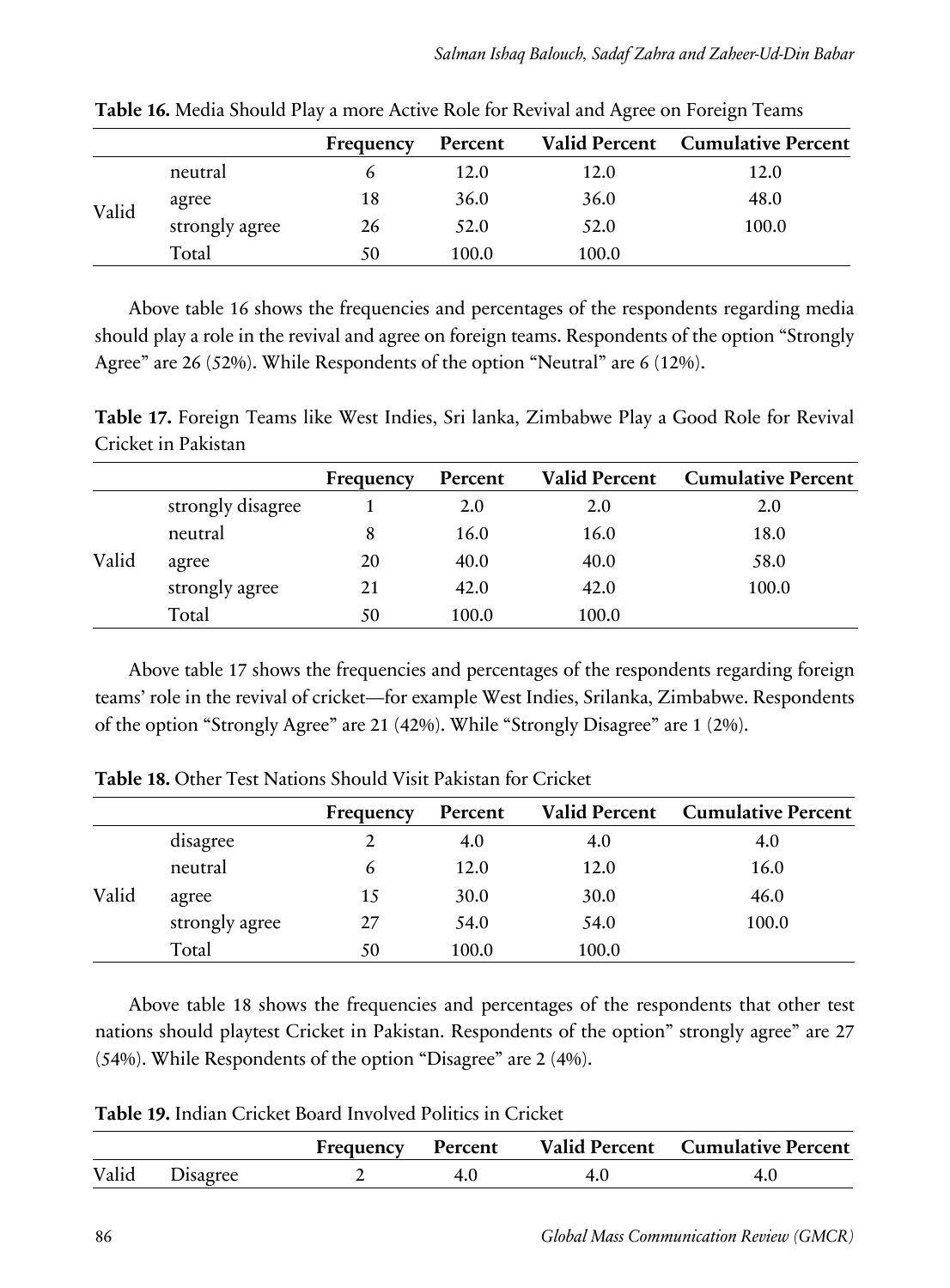|  |  |  |  | Role of Electronic Media and Revival of Cricket in Pakistan: Exploring the Perception of UCP Students |  |
|--|--|--|--|-------------------------------------------------------------------------------------------------------|--|
|  |  |  |  |                                                                                                       |  |

| Neutral        | O  | 12.0  | 12.0  | 16.0  |
|----------------|----|-------|-------|-------|
| Agree          | 17 | 34.0  | 34.0  | 50.0  |
| strongly agree | 25 | 50.0  | 50.0  | 100.0 |
| Total          | 50 | 100.0 | 100.0 |       |

Above table 19 shows the frequencies and percentages of the respondents regarding Indian politics in cricket. Respondents of the option "Strongly Agree" are 25 (50%). While -Respondents of the option "disagree" are 2 (4%).

|       |                | Frequency | Percent | <b>Valid Percent</b> | <b>Cumulative Percent</b> |
|-------|----------------|-----------|---------|----------------------|---------------------------|
|       | Neutral        |           | 14.0    | 14.0                 | 14.0                      |
|       | Agree          | 16        | 32.0    | 32.0                 | 46.0                      |
| Valid | strongly agree | 27        | 54.0    | 54.0                 | 100.0                     |
|       | Total          | 50        | 100.0   | 100.0                |                           |

**Table 20.** Indian Media do Propaganda against the Revival of Cricket in Pakistan

Above table 20 shows the frequencies and percentages of the respondents regarding Indian propaganda against the revival of Cricket in Pakistan. Respondents of the option "Strongly Agree" are 27 (54%). While Respondents of the option "Neutral" are 7 (14).

|       |                | Frequency | Percent | <b>Valid Percent</b> | <b>Cumulative Percent</b> |
|-------|----------------|-----------|---------|----------------------|---------------------------|
|       | Disagree       | 3         | 6.0     | 6.0                  | 6.0                       |
|       | neutral        | 9         | 18.0    | 18.0                 | 24.0                      |
| Valid | agree          | 15        | 30.0    | 30.0                 | 54.0                      |
|       | strongly agree | 23        | 46.0    | 46.0                 | 100.0                     |
|       | Total          | 50        | 100.0   | 100.0                |                           |

**Table 21.** Pakistan Media Highlight more Cricket as Compare to other Games

Above table 21 shows the frequencies and percentages of the respondents on media highlight more cricket as compare to other games. Respondents of the option "Strongly Agree" are 23 (46%). While Respondents of the option "Disagree" are 3(6%).

|       |                   | Frequency | Percent | <b>Valid Percent</b> | <b>Cumulative Percent</b> |
|-------|-------------------|-----------|---------|----------------------|---------------------------|
|       | strongly disagree |           | 2.0     | 2.0                  | 2.0                       |
| Valid | Disagree          |           | 10.0    | 10.0                 | 12.0                      |
|       | Neutral           | 10        | 20.0    | 20.0                 | 32.0                      |
|       | Agree             | 25        | 50.0    | 50.0                 | 82.0                      |

**Table 22.** Pakistan Media do the Agenda Setting for the Revival of Pakistan Cricket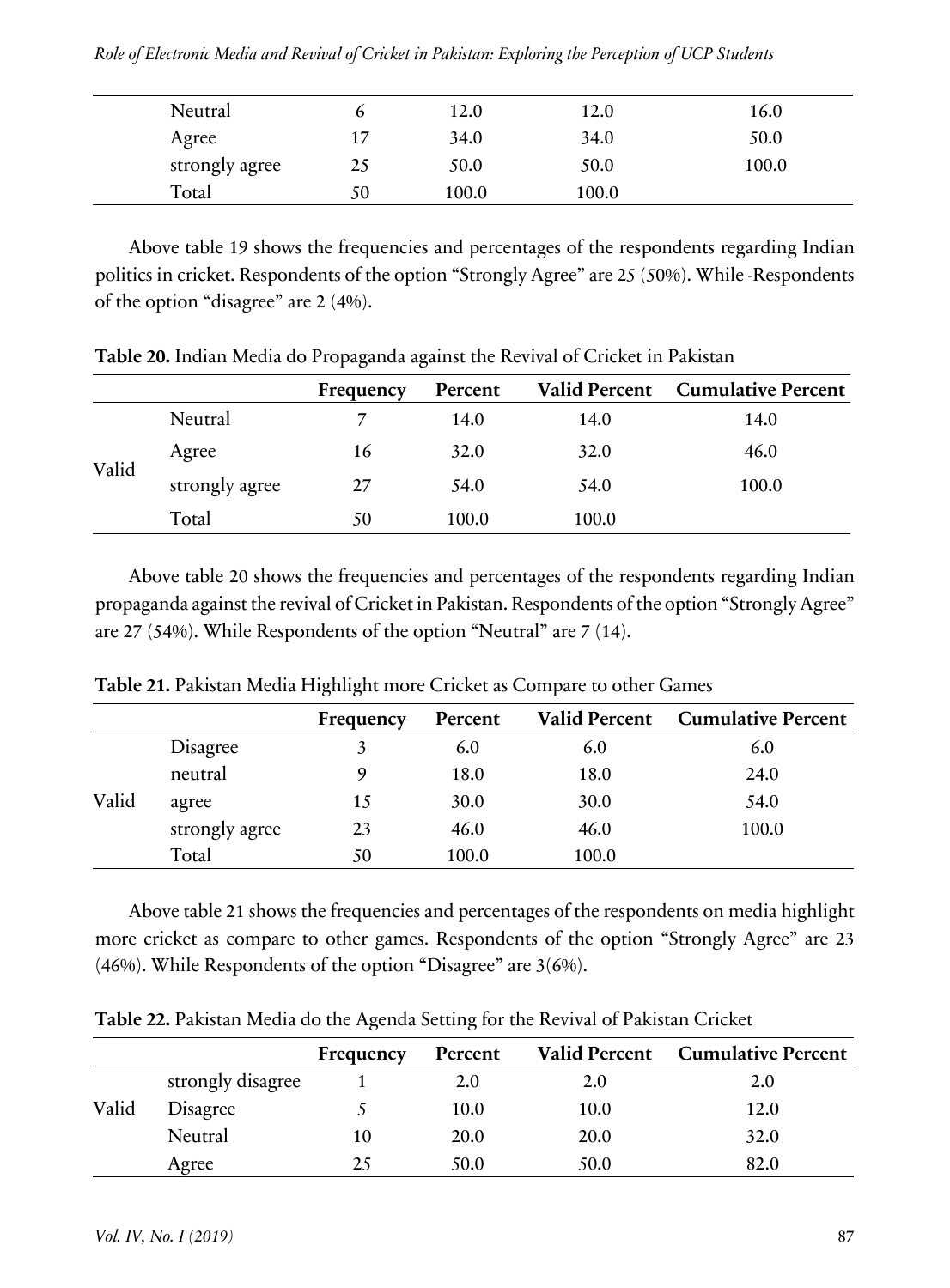| strongly agree |    | 18.0  | 18.0  | 100.0 |
|----------------|----|-------|-------|-------|
| Total          | 50 | 100.0 | 100.0 |       |

Above table 22 shows the frequencies and percentages of the respondents on Pakistan media do the agenda-setting for the revival of Pakistan Cricket. Respondents of the option the "Agree" are 25 (50%). While Respondents of the option "Strongly Disagree" are 1 (2%).

|       |                     | Frequency | Percent | <b>Valid Percent</b> | <b>Cumulative Percent</b> |
|-------|---------------------|-----------|---------|----------------------|---------------------------|
|       | strongly disagree 2 |           | 4.0     | 4.0                  | 4.0                       |
|       | disagree            |           | 2.0     | 2.0                  | 6.0                       |
| Valid | neutral             | 8         | 16.0    | 16.0                 | 22.0                      |
|       | agree               | 18        | 36.0    | 36.0                 | 58.0                      |
|       | strongly agree      | 21        | 42.0    | 42.0                 | 100.0                     |
|       | Total               | 50        | 100.0   | 100.0                |                           |

**Table 23.** Pakistan Media gives more Coverage to Cricket Affairs

Above table 23 shows the frequencies and percentages of the respondents on Pakistan media gives more coverage to the Cricket Affairs. Respondents of the option "Strongly Agree" are 21 (42%). While Respondents of the option "Disagree" are 1 (2%).

|       |                | Frequency | Percent | <b>Valid Percent</b> | <b>Cumulative Percent</b> |
|-------|----------------|-----------|---------|----------------------|---------------------------|
|       | Disagree       |           | 4.0     | 4.0                  | 4.0                       |
|       | Neutral        |           | 8.0     | 8.0                  | 12.0                      |
| Valid | Agree          | 14        | 28.0    | 28.0                 | 40.0                      |
|       | strongly agree | 30        | 60.0    | 60.0                 | 100.0                     |
|       | Total          | 50        | 100.0   | 100.0                |                           |

**Table 24.** Cricket is a more Popular Game in Pakistan as Compare to Hockey

Above table 24 shows the frequencies and percentages of the respondents regarding popularity of cricket as compare to Hockey. Respondents of the option "Strongly Agree" are 30 (60%). While Respondents of the option "Disagree" are 2 (4%).

|       |                   | Frequency | Percent | <b>Valid Percent</b> | <b>Cumulative Percent</b> |
|-------|-------------------|-----------|---------|----------------------|---------------------------|
|       | strongly disagree |           | 2.0     | 2.0                  | 2.0                       |
|       | Disagree          |           | 2.0     | 2.0                  | 4.0                       |
| Valid | Neutral           |           | 6.0     | 6.0                  | 10.0                      |
|       | Agree             | 15        | 30.0    | 30.0                 | 40.0                      |
|       | strongly agree    | 30        | 60.0    | 60.0                 | 100.0                     |

**Table 25.** PSL help Pakistan for the Revival of Cricket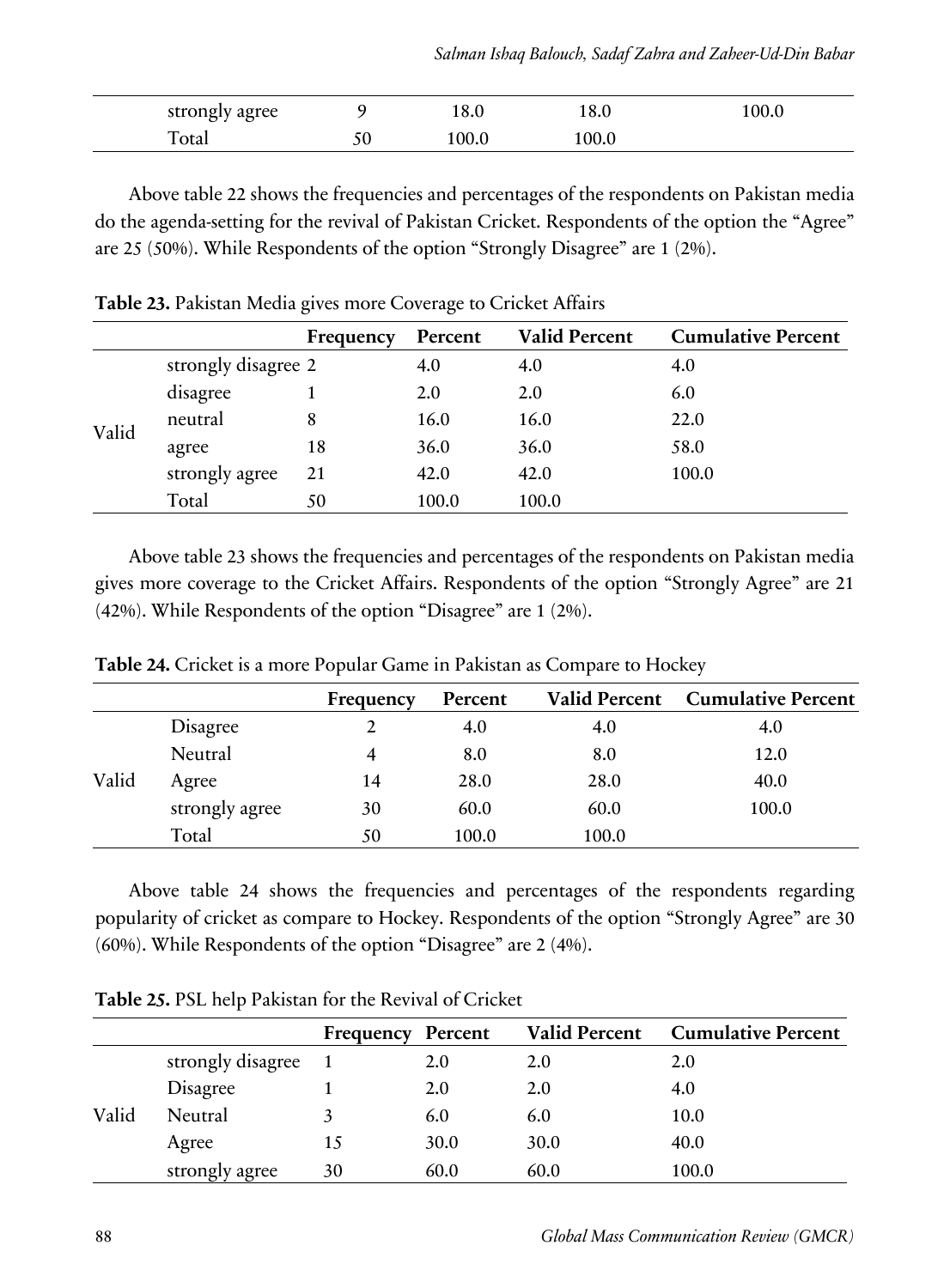| $\overline{\phantom{a}}$<br>$^{\prime\prime}$ | $-1002$ |  |               |
|-----------------------------------------------|---------|--|---------------|
| ں ر<br>-----                                  | TOO'D   |  | <b>r</b> otal |

Above table 25 shows the frequencies and percentages of respondents regarding PSL help Pakistan for the revival of cricket. Respondents of the option "Strongly Agree: are 30 (60%). While respondents "Disagree" are 1 (2%).

|         |                   | Frequency | Percent |       | Valid Percent Cumulative Percent |
|---------|-------------------|-----------|---------|-------|----------------------------------|
|         | strongly disagree |           | 2.0     | 2.0   | 2.0                              |
|         | disagree          |           | 2.0     | 2.0   | 4.1                              |
|         | neutral           | 3         | 6.0     | 6.1   | 10.2                             |
| Valid   | agree             | 16        | 32.0    | 32.7  | 42.9                             |
|         | strongly agree    | 28        | 56.0    | 57.1  | 100.0                            |
|         | Total             | 49        | 98.0    | 100.0 |                                  |
| Missing | System            |           | 2.0     |       |                                  |
| Total   |                   | 50        | 100.0   |       |                                  |

**Table 26.** PSL Final in Lahore helps to Build the Confidence of Foreign Teams

Above table 26 shows the frequencies and percentages of the respondents on PSL final in Lahore helps to build the confidence of foreign teams. Respondents of the option "Strongly Agree" are 28(56%). While the Respondents of the option "Disagree" are 1 (2%).

|       |                | Frequency | Percent |       | Valid Percent Cumulative Percent |
|-------|----------------|-----------|---------|-------|----------------------------------|
|       | disagree       |           | 2.0     | 2.0   | 2.0                              |
|       | neutral        | 8         | 16.0    | 16.0  | 18.0                             |
| Valid | agree          | 21        | 42.0    | 42.0  | 60.0                             |
|       | strongly agree | 20        | 40.0    | 40.0  | 100.0                            |
|       | Total          | 50        | 100.0   | 100.0 |                                  |

**Table 27.** ICC World Eleven Tour was a Great Effort to Bring Cricket back at Home

Above table 27 shows the frequencies and percentages of the respondents on ICC World Eleven Tour help in for a revival of cricket. Respondents of the option "Agree" are 21 (42%). While Respondents of the option "Disagree" are 1 (2%).

|          |  | Frequency Percent Valid Percent Cumulative Percent |
|----------|--|----------------------------------------------------|
| disagree |  |                                                    |

neutral 2 4.0 4.0 8.0 agree 12 24.0 24.0 32.0 strongly agree 34 68.0 68.0 100.0

**Table 28.** Pakistani Public Wants to See their Cricket Heroes at their Home Grounds

Valid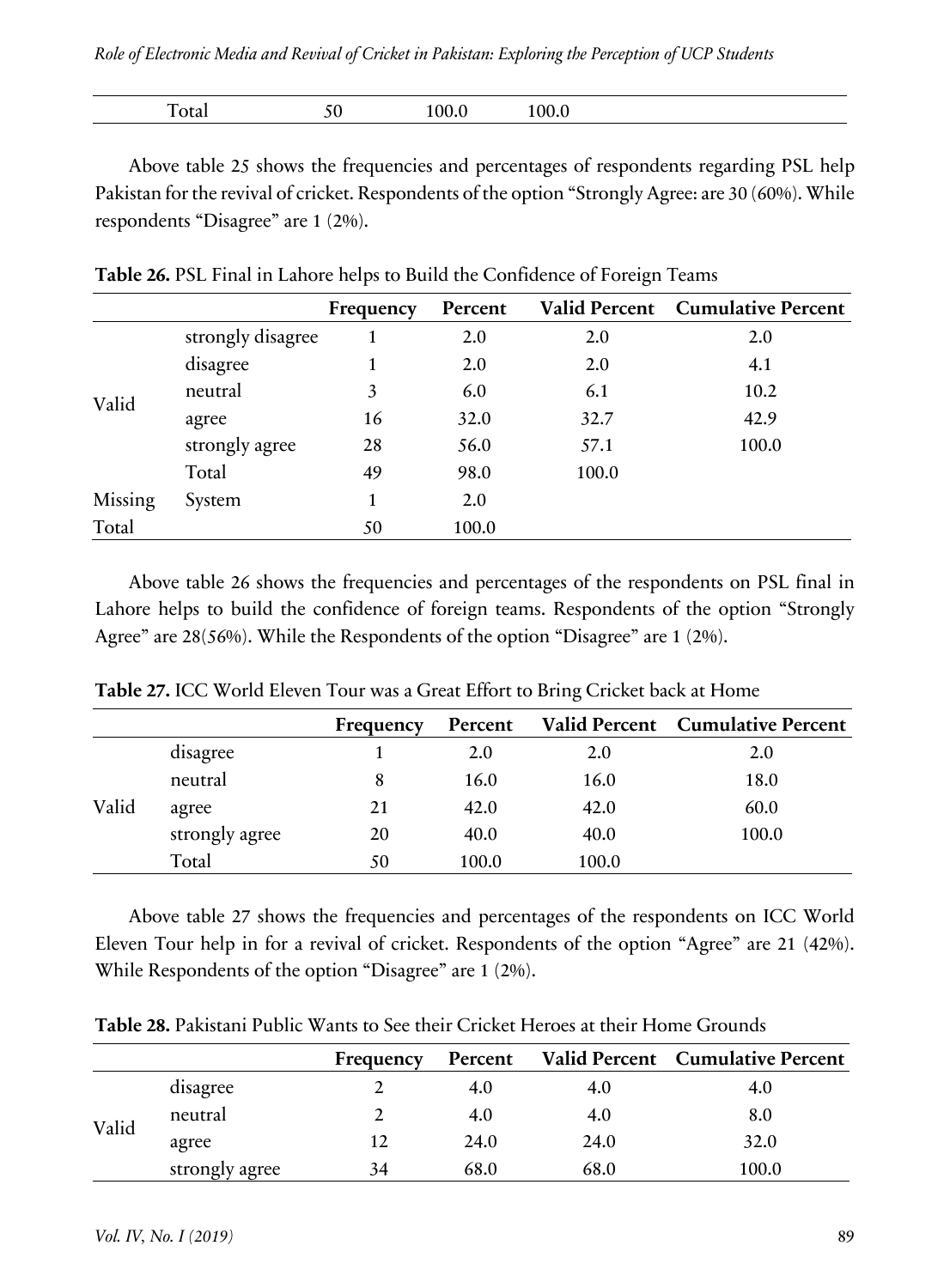| $\sim$ $\sim$ $\sim$<br>$\Omega$<br>00<br>1 otal<br>טי<br>100.0<br>----- |
|--------------------------------------------------------------------------|
|--------------------------------------------------------------------------|

Above table 28 shows the frequencies and percentages of the respondents that the Pakistani public wants to see their cricket heroes at their home grounds. Respondents of the option "Strongly Agree" are 34 (68%). While Respondents of the option "Disagree" are 2 (4%).

|       |                | Frequency | Percent |       | Valid Percent Cumulative Percent |
|-------|----------------|-----------|---------|-------|----------------------------------|
|       | Disagree       |           | 2.0     | 2.0   | 2.0                              |
|       | Neutral        |           | 14.0    | 14.0  | 16.0                             |
| Valid | Agree          | 12        | 24.0    | 24.0  | 40.0                             |
|       | strongly agree | 30        | 60.0    | 60.0  | 100.0                            |
|       | Total          | 50        | 100.0   | 100.0 |                                  |

**Table 29.** Cricket at Home will help Pakistan to Improve their Ranking

Above table 29 shows the frequencies and percentages of the respondents that cricket at home will help Pakistan to improve their ranking. Respondents of the option "Strongly Agree" are 30 (60%). While Respondents of the option "Disagree" are 1 (2%).

**Table 30.** Pakistan Cricket going in the Right Direction Regarding their Performance and Revival of Cricket at Home

|       |                | Frequency | Percent |       | Valid Percent Cumulative Percent |
|-------|----------------|-----------|---------|-------|----------------------------------|
| Valid | disagree       |           | 6.0     | 6.0   | 6.0                              |
|       | neutral        |           | 14.0    | 14.0  | 20.0                             |
|       | agree          | 25        | 50.0    | 50.0  | 70.0                             |
|       | strongly agree | 15        | 30.0    | 30.0  | 100.0                            |
|       | Total          | 50        | 100.0   | 100.0 |                                  |

Above table 30 shows the frequencies and percentages of respondents that Pakistan Cricket is going in the right direction regarding their performance and revival of cricket. Respondents of the option "Agree" are 25 (50%). While the Respondents of the option, "Disagree" are 3 (6%).

**Table 31.** Victory of Champions Trophy helps Pakistan for the Revival of Cricket

|       |                | Frequency | Percent |       | Valid Percent Cumulative Percent |
|-------|----------------|-----------|---------|-------|----------------------------------|
|       | Disagree       |           | 4.0     | 4.0   | 4.0                              |
| Valid | Neutral        |           | 8.0     | 8.0   | 12.0                             |
|       | Agree          | 18        | 36.0    | 36.0  | 48.0                             |
|       | strongly agree | 26        | 52.0    | 52.0  | 100.0                            |
|       | Total          | 50        | 100.0   | 100.0 |                                  |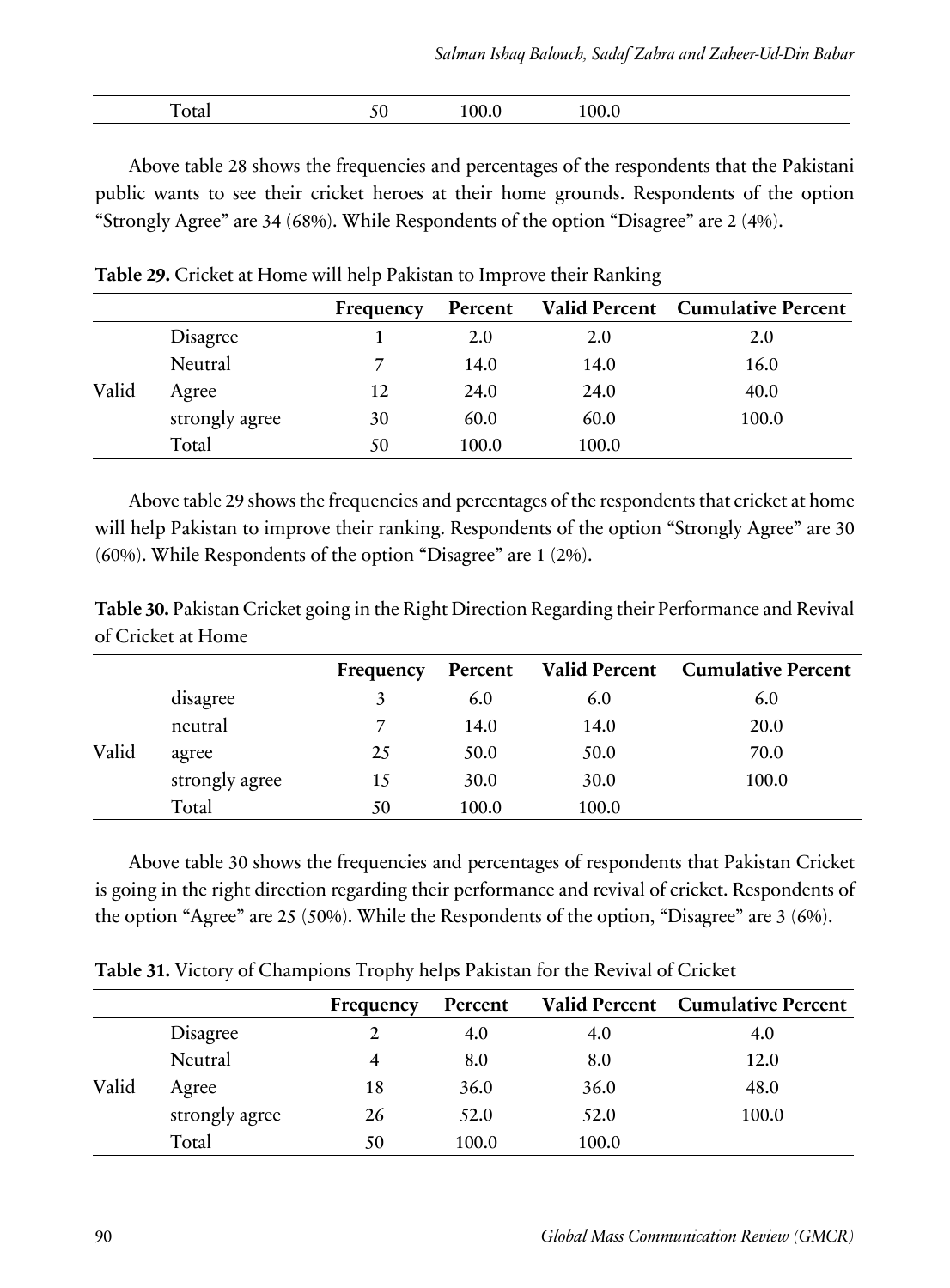Above table 31 shows the frequencies and percentages of the respondents regarding the victory of Champions Trophy helps Pakistan for the revival of cricket. Respondents of the option "Strongly Agree" are 26 (52%). While Respondents of the option "Disagree" are 2 (4%).

|       |                | Frequency | Percent |       | Valid Percent Cumulative Percent |
|-------|----------------|-----------|---------|-------|----------------------------------|
|       | Disagree       |           | 4.0     | 4.0   | 4.0                              |
| Valid | Neutral        | 10        | 20.0    | 20.0  | 24.0                             |
|       | Agree          | 22        | 44.0    | 44.0  | 68.0                             |
|       | strongly agree | 16        | 32.0    | 32.0  | 100.0                            |
|       | Total          | 50        | 100.0   | 100.0 |                                  |

**Table 32.** Victory of Champions Trophy Force ICC to help in Revival of Pakistan Cricket

Above table 32 shows the frequencies and percentages of the respondents regarding the victory of Champions Trophy force ICC to help in revival of Pakistan cricket. Respondents of the option "Agree" are 22 (44%). While Respondents of the option "Disagree" are 2 (4%).

**Table 33.** Analytical /Discussion-Based Programs Play an Important role in Boosting Revival of Cricket in Pakistan

|       |                   | Frequency | Percent |       | Valid Percent Cumulative Percent |
|-------|-------------------|-----------|---------|-------|----------------------------------|
|       | strongly disagree |           | 4.0     | 4.0   | 4.0                              |
| Valid | neutral           | 13        | 26.0    | 26.0  | 30.0                             |
|       | agree             | 27        | 54.0    | 54.0  | 84.0                             |
|       | strongly agree    | 8         | 16.0    | 16.0  | 100.0                            |
|       | Total             | 50        | 100.0   | 100.0 |                                  |

Above table 33 shows the frequencies and percentages of the respondents that analytical or discussion-based programs play an important role in boosting and revival of Cricket in Pakistan. Respondents of the option "Agree" are 27 (54%). While Respondents of the option, "Strongly disagree" are 2 (4%).

# **Discussion**

Each, media and sport, has been found developing rapidly and extensively a key global industry. Moreover, each has a significant contribution while informing and structuring the lives of the people. Most importantly, these two industries are tied together within the kind of complex networks in terms of their relationships. As Hernandez (2002) explained that competitive sports could develop and survive but only with media coordination. For that reason, it is very important to explore the role of media in the revival of cricket in Pakistan.

Acknowledging all the pre-requisites, this study has conducted surveys from UCP students to explore their perception about the expected and usually played the role of media in the revival of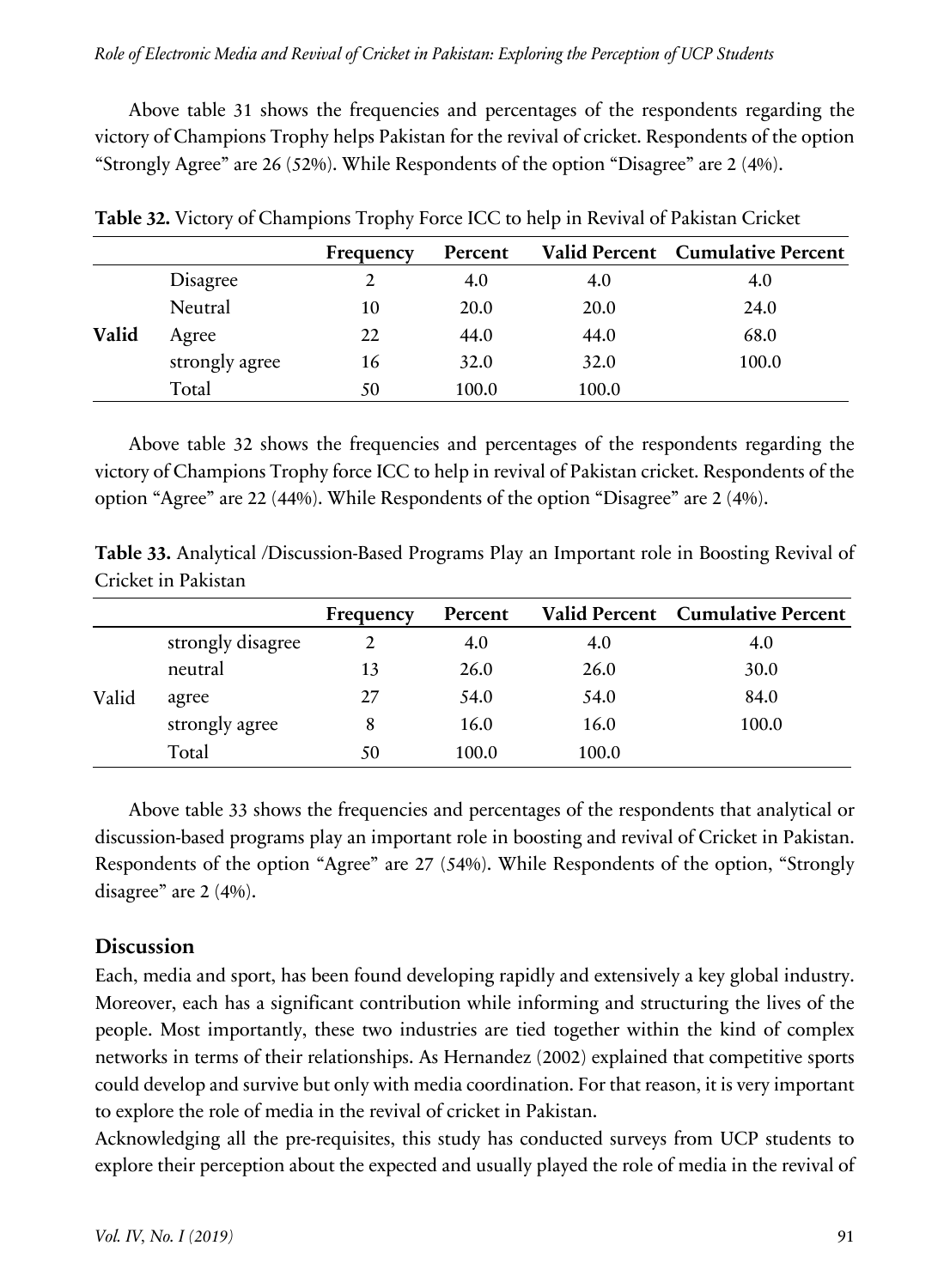cricket. For instance, when it was intended to answer the research question "What role media is playing in the revival of Cricket in Pakistan", different questions were asked from the respondents through the survey. As findings of this research question, results from Table no. 14, 15, 20-23 provide evidence.

Similarly, in order to answer the research question-2, i.e. "What role media can play in the revival of Cricket in Pakistan", findings of the table No. 16 and 33 can be seen. But in order to answer the research question-3 "What Pakistani youth recommends for media to promote Cricket in Pakistan" open-ended question was enquired from the interviewees/respondents, and some of the answers are given below:

**Respondent 1:** "Pakistani media should create a hype that there is no threat to be played in Pakistan and there is no more terrorism in Pakistan in front of the world or international media".

**Respondent 2:** "Media has to a more significant role in the revival of cricket as soon as possible". **Respondent 3: "**Media should start the campaign for the revival that helps foreign teams to build their confidence in playing Cricket in Pakistan.

**Respondent 4:** "Ex Cricketers and PCB should raise the level of their efforts.

**Respondent 5: "**Media should play an important and positive role in the revival of cricket.

**Respondent 6: "**Media should show the positive impact of Pakistan to the world.

**Respondent 7: "**Media should give more and more support to the Cricket affairs regarding revival of cricket.

**Respondent 8:** "Media should promote cricket by doing cricket-based programs and by showing positive news regarding Pakistan.

**Respondent 9:** "Media should play an active role in the revival of cricket.

**Respondent 10:** "Media should do more Agenda Setting regarding revival of cricket, and the government should also focus on revival of cricket.

**Respondent 11:** "Media should tell the world that Pakistan is a safe place for International sports events.

# **Conclusion**

My topic was the media role in the revival of cricket in Pakistan. As we know, cricket is just like a religion in the subcontinent, especially in India and Pakistan. People love to watch cricket. Whenever the Pakistani team is playing any series or tournament, people start to talk about cricket.

Pakistan has a very strong position in International Cricket. Pakistan won the World cup 1992, 2009 T20 World cup and recently Champions Trophy. So, Pakistan cannot be ignored in international cricket.

But due to terrorist activities in Pakistan, international cricket finished in Pakistan. Karachi bomb blast in 2002 during NewZealand tour really damage Pakistan Cricket. But in 2009 terrorist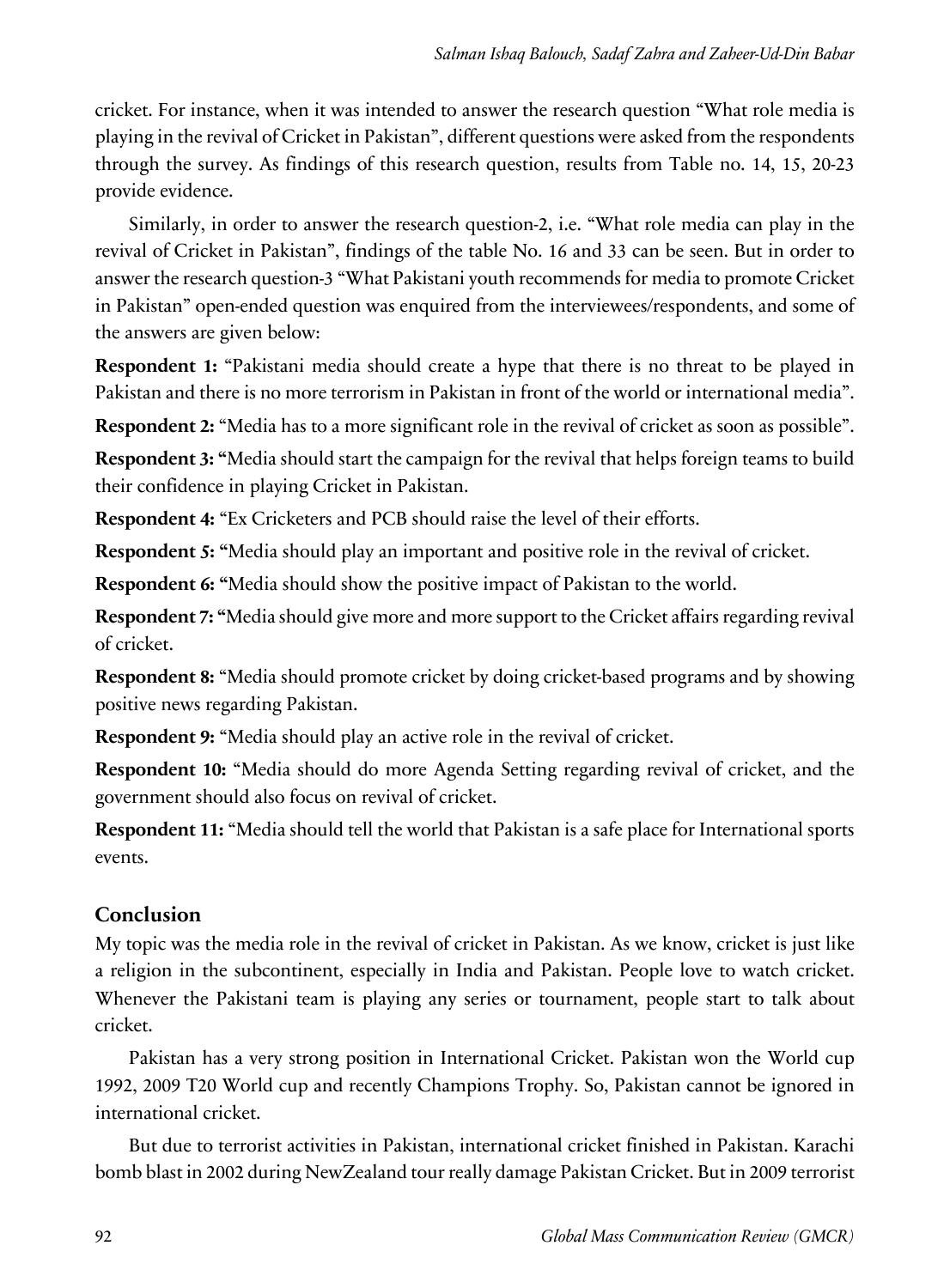attack on Srilankan team heavily damage Pakistan Cricket. After this attack, international teams were not ready to come to Pakistan. Pakistan Cricket was gone in isolation.

This research has been conducted on media role in the revival of Cricket in Pakistan how media play a role in the revival of Cricket in Pakistan. I have seen that the media play a vital role in the revival of cricket in Pakistan. Media do the Agenda Setting regarding revival of Cricket in Pakistan. Analytical and discussion-based programs regarding Cricket affairs help Pakistan for the revival of cricket.

PTV Sports invite ex retired international players in Pakistan as is analyst during Every Pakistan Cricket series. Through these programs, the media gives a positive message on the international level regarding securities issues. Media highlight more and more Cricket issues and they create hype regarding international Cricket in Pakistan.

Media coverage on PSL final in Lahore gives a positive message on an international level. Media gives more coverage to the PSL and cricket Affairs. All these media steps help Pakistan for the revival of cricket.

The survey has been conducted by the students of the University of Central Punjab on media role in the revival of cricket in Pakistan. According to that survey, most of the students were agree that West Indies, Srilanka, and Zimbabwe play a major role in the revival of cricket in Pakistan.